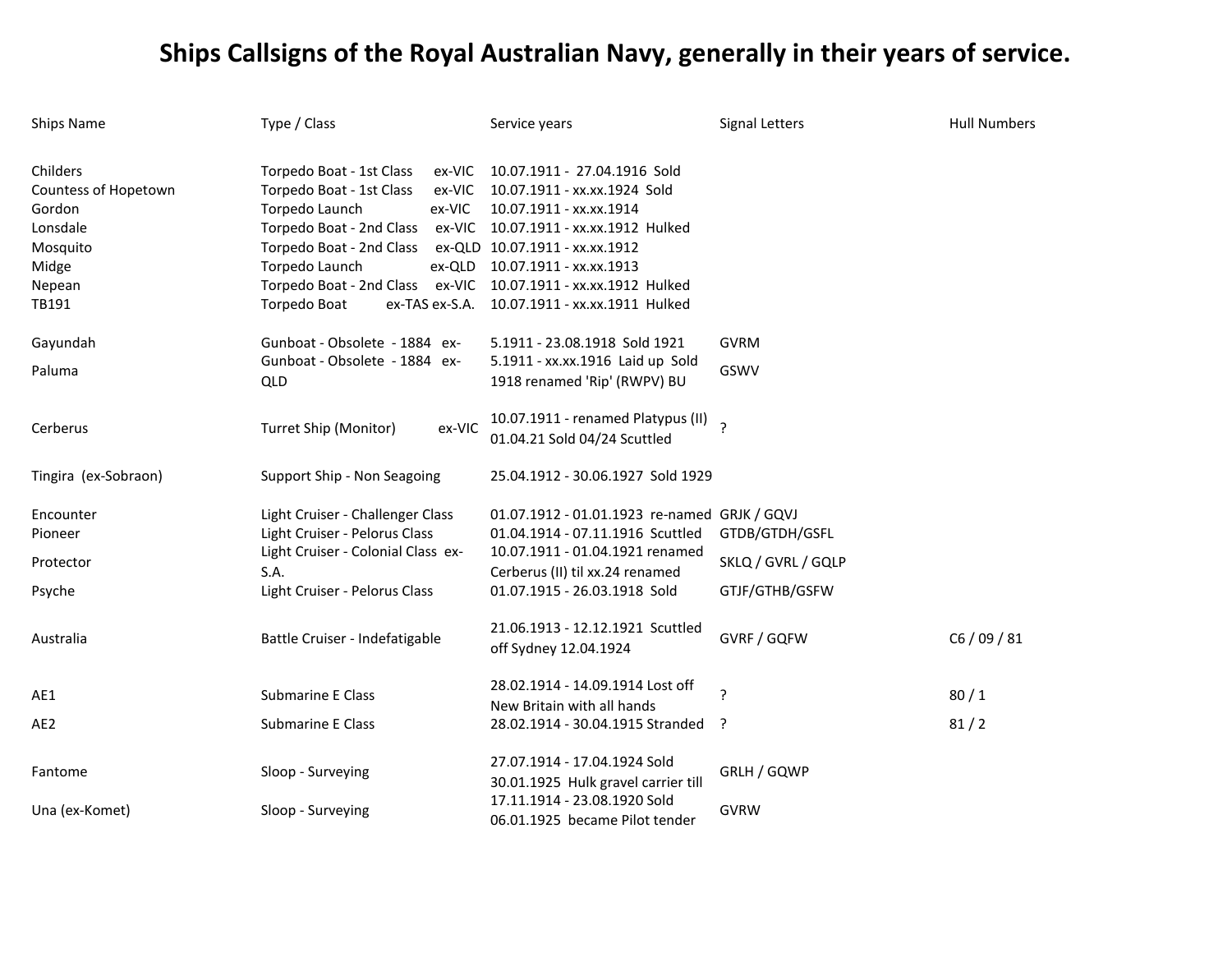| Franklin (ex-Adele)       |            | Steam Yacht - RAN College Tender                                     | 31.05.1915 - 18.09.1922 Tfr to<br>Administrator New Guinea Sold | ?               |            |  |
|---------------------------|------------|----------------------------------------------------------------------|-----------------------------------------------------------------|-----------------|------------|--|
| Sleuth                    |            | Steam Yacht - Patrol Boat                                            | 13.01.1917 - xx.xx.1918 Sold                                    | <b>GVRX</b>     |            |  |
| <b>Brisbane</b>           | <b>AUS</b> | Light Cruiser - Chatham Class                                        | 31.10.1916 - 24.09.1935 Sold BU                                 | GVRH/GQJW/VJLT  | ?          |  |
| Sydney                    |            | Light Cruiser - Chatham Class<br>08.1912                             | 26.06.1913 - 08.05.1928 Sold BU<br>10.01.1929 Cockatoo Island   | GVRP/GTBJ/VJMS  | A1/52      |  |
| Melbourne                 |            | Light Cruiser - Chatham Class                                        | 18.01.1913 - 23.04.1928 Sold BU                                 | GVRK/GRTD/VJMC  | 86 / 93    |  |
| Huon                      | AUS        | Destroyer - Modified British I Class 14.12.1915 - 07.06.1928 Sunk GF |                                                                 | GVRJ/GRHV/VJLY  | 50         |  |
| Parramatta                |            | Destroyer - Modified British I Class 10.09.1910 - 20.04.1928 FD      |                                                                 | GVRB/GSDB/VJMK  | 55         |  |
| Swan                      | AUS        | Destroyer - Modified British I Class 16.08.1916 - 15.05.1928 FD      |                                                                 | GVRS/GSWT/VJMQ  | 61         |  |
| Torrens                   | <b>AUS</b> | Destroyer - Modified British I Class                                 | 03.07.1916 - Training Vessel 1924-<br>1928 Sunk GF 24.11.1930   | GVRT/GTFW/ VJMX | 67         |  |
| Warrego                   |            | Destroyer - Modified British I Class 01.06.1912 - 19.04.1928 Sunk    |                                                                 | GVRC/GTRJ/VJMY  | 70         |  |
| Yarra                     |            | Destroyer - Modified British I Class 10.09.1910 - xx.xx.1919 Sunk    |                                                                 | GVRD/GVBC/VJMZ  | 79         |  |
| Penguin I                 |            | Sloop - Survey - Stationary Depot                                    | 01.07.1913 - 01.01.1923 Hulk Sold                               | <b>VJML</b>     |            |  |
|                           |            | Ship                                                                 | 04.25 used as a floating crane at till                          |                 |            |  |
| Penguin II ex-Encounter   |            | Depot and receiving ship                                             | 01.01.1923 - 15.08.1929 Sunk                                    |                 |            |  |
| Platypus I (1917-1958)    |            | Submarine Tender - Fleet repair                                      | xx.03.1917 - 12.07.1922 13.07.22                                | GVRQ / GSFM     | C8 / D56   |  |
|                           |            |                                                                      | re-named Penguin III - 15.08.29                                 |                 |            |  |
| Penguin III ex-Platypus I |            | Submarine depot ship - Base ship                                     | 16.08.1929 - 09.05.1930                                         |                 |            |  |
|                           |            |                                                                      | 10.05.1930 - 25.02.1941 re-Cmsd                                 |                 |            |  |
| Platypus I ex-Penguin III |            | Base ship - Fleet repair                                             | 26.02.1941 - 13.05.1946 in                                      | <b>VLRS</b>     | D56 / F123 |  |
|                           |            | maintenance                                                          | Reserve till 20.02.1958 Sold scrap                              |                 |            |  |
| Platypus II ex-Cerberus   |            | Submarine Depot Ship - Temporary                                     | 01.04.1921 - xx.xx.xxxx Sold                                    |                 |            |  |
|                           |            |                                                                      | 23.04.1924 Scuttled 02.09.1926                                  |                 |            |  |
| J1                        |            | Submarine J Class T'frd on                                           | 15.03.1916 - xx.08.1921 SD                                      | 5               | $\sf J1$   |  |
|                           |            | 25.03.1919                                                           | 26.02.1924 Scuttled 26.05.26                                    |                 |            |  |
| J2                        |            | Submarine J Class ex-R.N.                                            | 01.06.1916 - xx.08.1921 SD                                      | ?               | J2         |  |
|                           |            | 25.03.1919                                                           | 26.02.1924 Scuttled 01.06.1926                                  |                 |            |  |
| J3                        |            | Submarine J Class ex-R.N.                                            | 27.04.1916 - xx.08.1921 SD                                      |                 | J3         |  |
|                           |            | 25.03.1919                                                           | xx.01.1926 Sunk breakwater Swan                                 |                 |            |  |
| J4                        |            | Submarine J Class ex-R.N.                                            | 17.07.1916 - xx.05.1922 SD                                      | 5               | J4         |  |
|                           |            | 25.03.1919                                                           | 26.02.1924 Sank at 10.07.1924                                   |                 |            |  |
| J5                        |            | Submarine J Class ex-R.N.                                            | 06.05.1916 - xx.05.1922 SD                                      | ?               | J5         |  |
|                           |            | 25.03.1919                                                           | 26.02.1924 Scuttled 04.06.1926                                  |                 |            |  |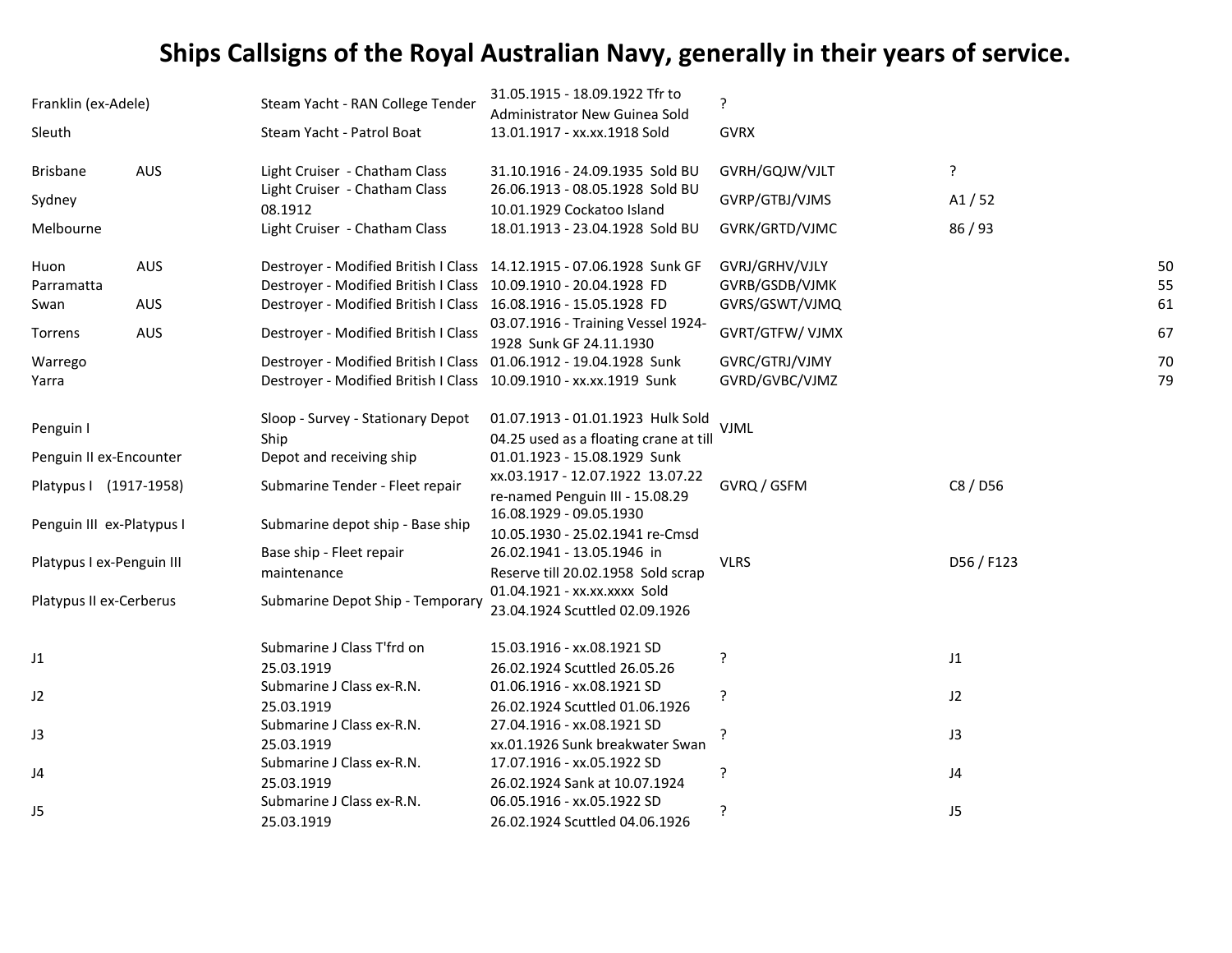| J7                         |            | Submarine J/K Class ex-R.N.<br>25.03.19       | 15.09.1917 - 12.07.1922 SD<br>xx.11.1929 Sunk 1930 Breakwater        | ?              | J7              |
|----------------------------|------------|-----------------------------------------------|----------------------------------------------------------------------|----------------|-----------------|
| Kurumba                    |            | Fleet Oiler - ex R.N. RFA 01.1917             | 07.12.1916 - 05.06.1928<br>04.09.1939 - 29.07.1946 Sold              | GVRN/GRNC/VJLY | X36 / X64       |
| Anzac                      |            | Destroyer - Marksman Flotilla<br>Leader       | xx.03.1919 - 30.07.1933 Sold<br>08.08.1935 Sunk 07.05.1936 GF off    | GQFC / VJLR    | F61/G60/G50/G70 |
| Stalwart                   |            | Destroyer - Admiralty S Class                 | 27.01.1920 - 01.12.1925 Sold                                         | GSVQ / VJMN    | F4A / H14       |
| <b>Success</b>             |            | Destroyer - Admiralty S Class                 | 27.01.1920 - 21.05.1930 Sold                                         | GSWN / VJMP    | F1A / H02       |
| Swordsman                  |            | Destroyer - Admiralty S Class                 | 27.01.1920 - 21.12.1929 Sold                                         | GTBD / VJMR    | F3A / H11       |
| Tasmania                   |            | Destroyer - Admiralty S Class                 | 27.01.1920 - 09.01.1928 Sold                                         | GTCQ / VJMT    | G97 / H25       |
| Tattoo                     |            | Destroyer - Admiralty S Class                 | 27.01.1920 - 06.12.1921<br>31.08.1931 - 30.06.1933 Sold              | GTCR / VJMW    | F2A / H26       |
| Geranium                   |            | Sloop - Flower Class Arabis                   | 14.02.1920 - 23.07.1929 Scrap<br>10.06.1932 Sunk 24.04.1935 off      | GRDH/GRDN/VJLX | T56 / T37       |
| Mallow                     |            | Sloop - Flower Class Acacia                   | 04.06.1924 - 23.07.1929 Scrap<br>25.07.1932 Sunk 01.08.1935 off      | GRSK / VJLZ    | M68/T27         |
| Marguerite                 |            | Sloop - Flower Class Arabis                   | 31.01.1920 - 23.07.1929 Scrap<br>xx.09.1932 Sunk 01.08.1935 off      | GRSV / VJMB    | T51/T60         |
| Biloela                    | <b>AUS</b> | <b>Fleet Collier</b>                          | 05.07.1920 - 14.11.1927 Sold<br>03.1931 Sunk U-Boat 21.11.1940       | <b>GQKL</b>    |                 |
| Cerberus II (ex-Protector) |            | Light Cruiser - Tender at<br>Westernport      | 01.04.1921 - til xx.1924 renamed<br>Protector Laid up 06.1924 Sold   | GQLP           |                 |
| Albatross                  | AUS        | Carrier - Seaplane                            | 23.01.1929 - xx.xx.1933 Sold to<br>R.N. 1938 as deposit for HMAS     | <b>VJLQ</b>    | D22 (RN WWII)   |
| Moresby ex-HMS Silvio      |            | Survey Sloop - Escort A/S role<br><b>WWII</b> | 20.06.1925 - xx.1927 xx.1933 -<br>14.03.1946 Sold 03.02.1947 BU      | GRTM / VJMD    | T05 / J54       |
| Otway                      |            | Submarine - O Class                           | 01.04.1927 - 09.04.1931 *Tfr to<br>R.N. Sold 24.08.1945 scrap        | VJMF / *GVVC   | AO <sub>2</sub> |
| Oxley                      |            | Submarine - O Class                           | 01.04.1927 - 09.04.1931 *Tfr RN<br>SK 10.09.39 torpedoed in error by | VJMG / *GVVF   | AO1             |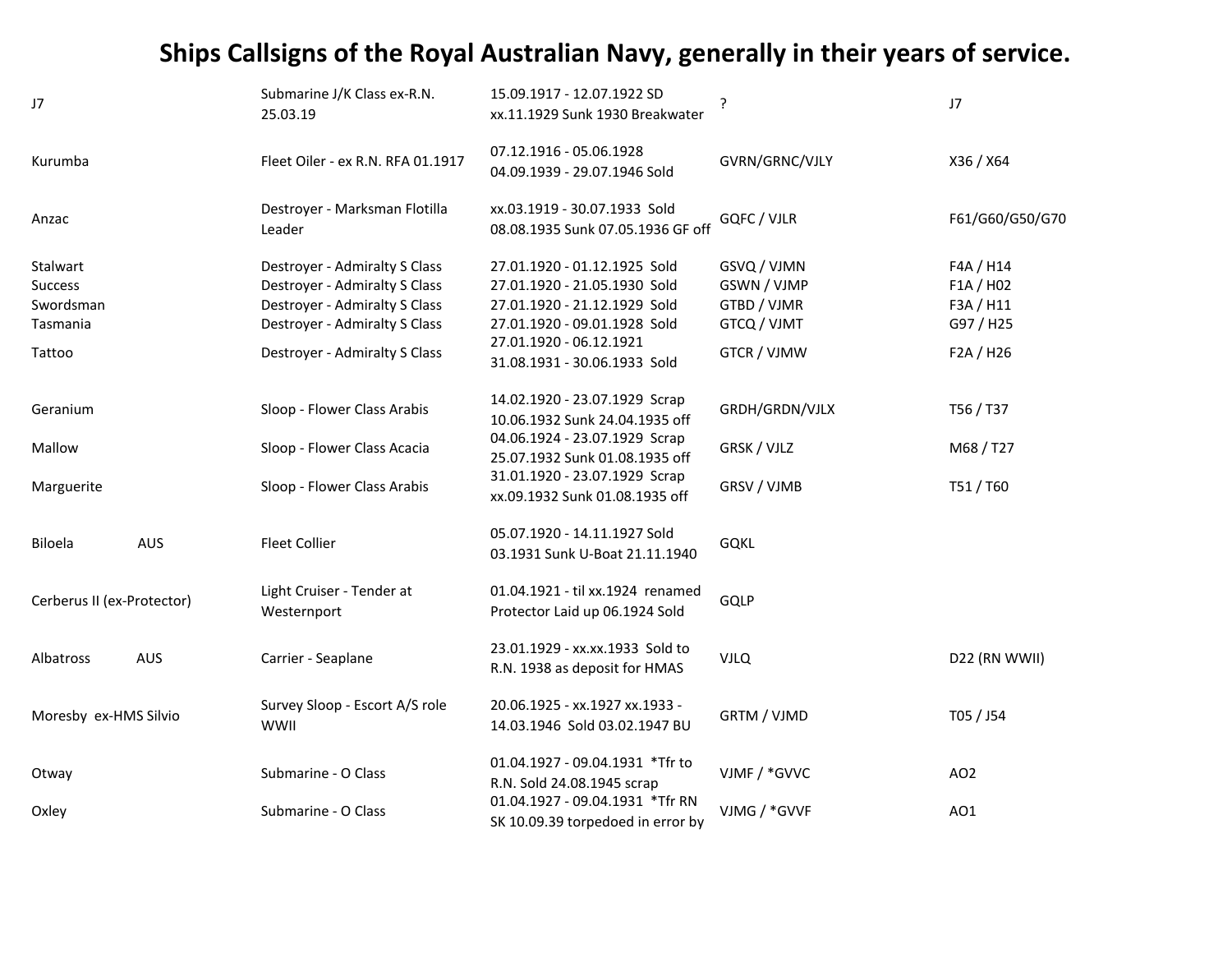| Adelaide                                 | <b>AUS</b>    | Cruiser - Improved Town Class<br>Light                                                                | 05.08.1922 - 26.02.1945<br>19.05.1945 - 13.05.1946 Sold                                                                         | GQDB / VJLP                                                     | 147 / D47                                      |
|------------------------------------------|---------------|-------------------------------------------------------------------------------------------------------|---------------------------------------------------------------------------------------------------------------------------------|-----------------------------------------------------------------|------------------------------------------------|
| Australia (II)                           |               | Cruiser - County Class Heavy                                                                          | 24.04.1928 - 31.08.1954 Sold<br>25.01.1955                                                                                      | <b>VJLS</b>                                                     | 184 / D84 / C01                                |
| Canberra                                 |               | Cruiser - County Class Heavy                                                                          | 09.07.1928 - 09.08.1942 Sunk off                                                                                                | <b>VJLW</b>                                                     | 133 / D33                                      |
| Hobart                                   | ex-HMS Apollo | <b>Cruiser - Modified Leander Class</b><br>Light                                                      | 28.09.1938 - xx.12.1947 Sold<br>22.02.1962                                                                                      | <b>VLLK</b>                                                     | 163 / D63 / C02                                |
| Perth                                    | ex-HMS Amphio | Cruiser - Modified Leander Class                                                                      | 29.06.1939 - 01.03.1942 Sunk in                                                                                                 | <b>VLLM</b>                                                     | I29 / D29                                      |
| Shropshire                               |               | Cruiser - County Class Heavy                                                                          | 24.09.1929 Transferred to RAN<br>25.06.1943 - 1949 Sold 16.07.1954                                                              | GXBS / VLNB                                                     | 73 / C73                                       |
| Sydney (II)                              |               | Cruiser - Modified Leander Class                                                                      | 24.09.1935 - 19.11.1941 Sunk off                                                                                                | <b>VJLR</b>                                                     | 148 / D48                                      |
| Stuart<br>Vampire<br>Vendetta<br>Voyager |               | Destroyer - Scott Class Flotilla<br>Destroyer - V Class<br>Destroyer - V Class<br>Destroyer - W Class | 11.10.1933 - 27.04.1946 Sold<br>11.10.1933 - 08.04.1942 Sunk by<br>11.10.1933 - 27.11.1945 Sold<br>11.10.1933 - 23.09.1942 Lost | GSWK / VJZB<br>GTMK / BKDM / VJZC<br>GTND / VJZD<br>GTPS / VJZF | D00 / 100<br>D68 / 168<br>D69 / 169<br>D31/I31 |
| Waterhen                                 |               | Destroyer - V Class                                                                                   | 11.10.1933 - 30.06.1941 Sunk by                                                                                                 | GTRQ / VJZG                                                     | D22 / I22                                      |
| Swan (II)                                | AUS           | Sloop - Grimsby Class                                                                                 | 21.01.1937 - 18.08.1948<br>10.02.1956-23.08.1962 Sold                                                                           | <b>VJZK</b>                                                     | L74/U74/A427/F74                               |
| Yarra (II)                               | AUS           | Sloop - Grimsby Class                                                                                 | 21.01.1936 - 04.03.1941 Sunk by                                                                                                 | VJZJ                                                            | L77 / U77                                      |
| Parramatta (II)                          | AUS           | Sloop - Improved Grimsby Class                                                                        | 08.04.1940 - 27.11.1941 Sunk by U-VJZN ?                                                                                        |                                                                 | L44 / U44                                      |
| Warrego (II)                             | <b>AUS</b>    | Sloop - Improved Grimsby Class                                                                        | 22.08.1940 - 08.08.1963 Sold 1964<br>BU scrap 1965-1966 Sydney                                                                  | <b>VJZM</b>                                                     | U73 / F73 / A312                               |
| Kanimbla                                 |               | Armed Merchant Cruiser - LSI                                                                          | 06.10.1939 - 25.03.1949                                                                                                         | <b>VLFS</b>                                                     | F23 / C78 / Y90                                |
| Manoora<br>Westralia                     |               | Armed Merchant Cruiser - LSI<br>Armed Merchant Cruiser - LSI                                          | 12.12.1939 - 06.12.1947<br>17.01.1940 - 19.09.1946                                                                              | <b>VLDC</b><br><b>VJNG</b>                                      | F48 / C77<br>F95 / C61                         |
| Wongala (ex-Wyatt Earp)                  |               | Armed Auxilliary - Requisitioned                                                                      | 14.07.1940 - 19.07.1944 17.11.47<br>(re-cmsd as HMAS Wyatt Earp)-                                                               | Α                                                               | <b>FY78 / WG</b>                               |
| <b>Bungaree</b>                          |               | Armed Merchant Ship - Minelayer                                                                       | 06.06.1941 - 07.08.1946                                                                                                         | <b>VLJX</b>                                                     | M29                                            |
| Kookaburra                               |               | Boom Defence - Bar Class - Original                                                                   | 28.02.1939 - 03.12.1958 Avbl<br>disposal 24.06.1965                                                                             | <b>VJZL</b>                                                     | P15 / Z15 / A331                               |
| Kangaroo                                 |               | Boom Defence - Bar Class -<br>Improved                                                                | 27.09.1940 - 15.12.1955 Sold<br>28.08.1961 BU scrap                                                                             | <b>VJRY</b>                                                     | P80 / Z80 / A291                               |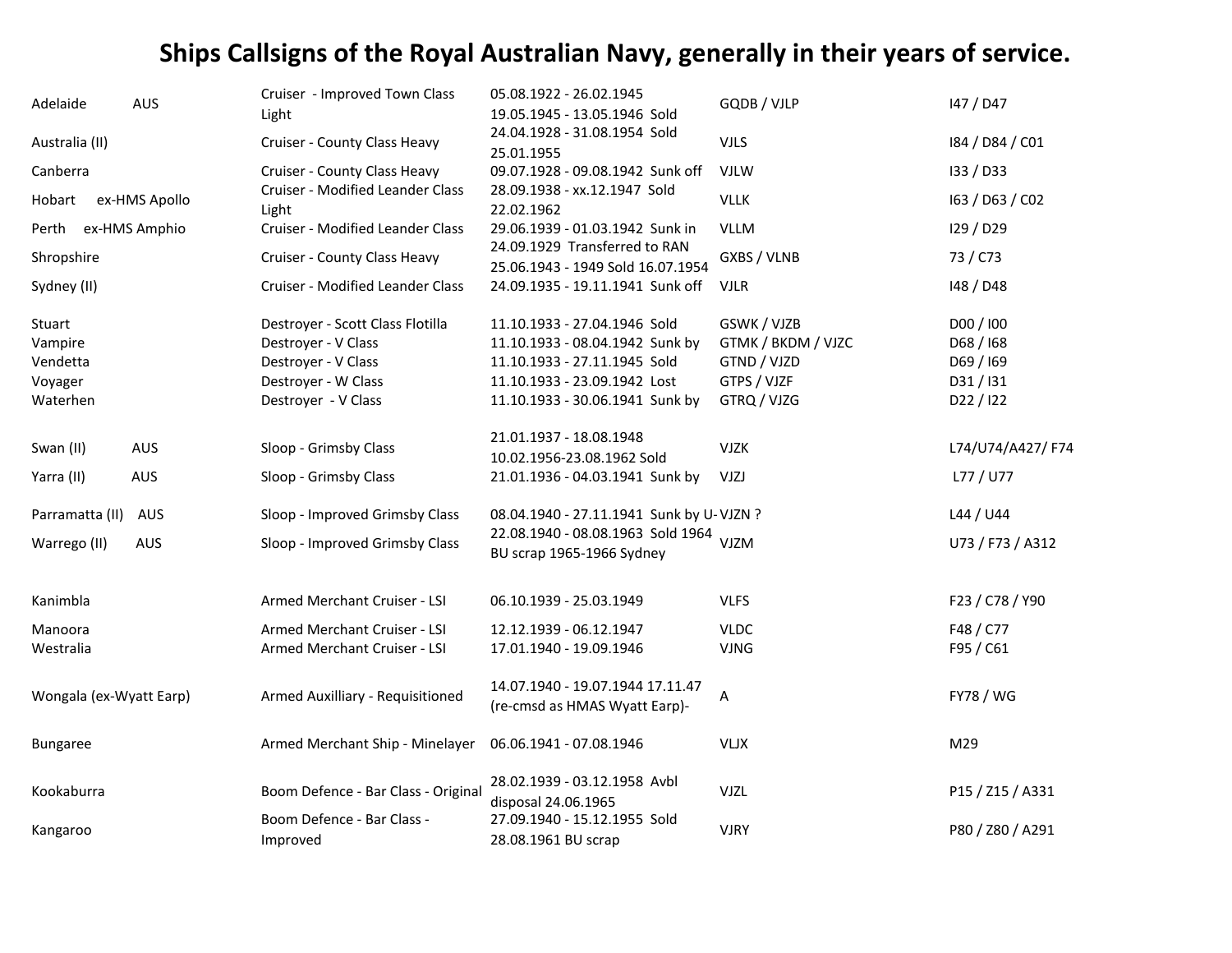|                 |            | Boom Defence - Bar Class -    | 23.12.1941 - 30.09.1954                    |                    |                  |
|-----------------|------------|-------------------------------|--------------------------------------------|--------------------|------------------|
| Karangi         |            | Improved                      | xx.04.1955 - xx.03.1957 Sold               | <b>VLPS</b>        | P282 Z216 A304   |
|                 |            | Boom Defence - Bar Class -    | 17.08.1965<br>07.04.1940 - 18.04.1957 Sold |                    |                  |
| Koala           |            | Improved                      | 24.06.1969 Gravel barge                    | <b>VJZZ</b>        | P69 / Z69 / A315 |
|                 |            |                               | 30.03.1942 - 14.06.1956 Sold               |                    |                  |
| Arunta          | <b>AUS</b> | Destroyer - Tribal Class      | 01.11.1968                                 | <b>VLMB</b>        | I30/D5/I30/D130  |
| Bataan          | AUS        | Destroyer - Tribal Class      | 26.06.1945 - 18.10.1954 Sold 1958<br>scrap | <b>BDBR / VLNC</b> | D9 / 191 / D191  |
| Warramunga      | AUS        | Destroyer - Tribal Class      | 23.11.1942 - 07.12.1959 Sold<br>15.02.1963 | <b>VLMC</b>        | I44/D10/I44/D123 |
| Napier          |            | Destroyer - N Class           | 28.11.1940 - 17.10.1945 returned           | <b>GBTN</b>        | G97 / D13        |
| Nepal           |            | Destroyer - N Class           | 01.05.1942 - 17.10.1945 returned           | <b>GCFT</b>        | G25 / D14        |
| Nestor          |            | Destroyer - N Class           | 03.02.1941 - 16.06.1942 Sunk by            | GNZG               | G02              |
| Nizam           |            | Destroyer - N Class           | 08.01.1941 - 17.10.1945 returned           | <b>GBXT</b>        | G38 / D15        |
| Norman          |            | Destroyer - N Class           | 15.09.1940 - 17.10.1945 returned           | GCFG               | G49 / D16        |
| Quadrant        |            | Destroyer - Quilliam Class    | 26.11.1942 - 20.06.1947 ex R.N.            | GVTZ               | G11 / D11        |
| Quality         |            | Destroyer - Quilliam Class    | 07.09.1942 - 25.01.1946 ex R.N.            | GQJJ               | G62              |
| Queenborough    |            | Destroyer - Quilliam Class    | 29.10.1945 - 20.05.1946 ex R.N.            | <b>BVCR</b>        | G70 / D19        |
| Quiberon        |            | Destroyer - Quilliam Class    | 06.07.1942 - 15.05.1950 ex R.N.            | <b>MKKM</b>        | G81 / D20        |
| Quickmatch      |            | Destroyer - Quilliam Class    | 14.09.1942 - 15.05.1950 ex R.N.            | <b>GKZF</b>        | G92 / D21        |
| Ararat          |            | AMS - Corvette Bathurst Class | 16.06.1943 - 11.04.1947                    | <b>VKMQ</b>        | K34 / M34        |
| Armidale        |            | AMS - Corvette Bathurst Class | 11.06.1942 - 01.12.1942 Sunk East ?        |                    | J240             |
| <b>Ballarat</b> |            | AMS - Corvette Bathurst Class | 30.08.1941 - 27.09.1946                    | <b>VLRM</b>        | J184 / B236      |
| Bathurst        |            | AMS - Corvette Bathurst Class | 06.12.1940 - 27.09.1946                    | <b>VLRB</b>        | J158             |
| Benalla         |            | AMS - Corvette Bathurst Class | 27.04.1943 - 28.01.1946                    | BJLP / VLPC        | J323 / M323      |
| Bendigo         |            | AMS - Corvette Bathurst Class | 10.05.1941 - 27.09.1946                    | <b>VLRD</b>        | J187 / M237      |
| Bowen           |            | AMS - Corvette Bathurst Class | 09.11.1942 - 17.01.1946                    | <b>BXYJ</b>        | J285/M285        |
| <b>Broome</b>   |            | AMS - Corvette Bathurst Class | 29.07.1942 - xx.04.1946                    | <b>VLTM</b>        | J191             |
| Bunbury         |            | AMS - Corvette Bathurst Class | 03.01.1943 - 26.08.1946                    | <b>BJJW / VKDB</b> | J241 / M241      |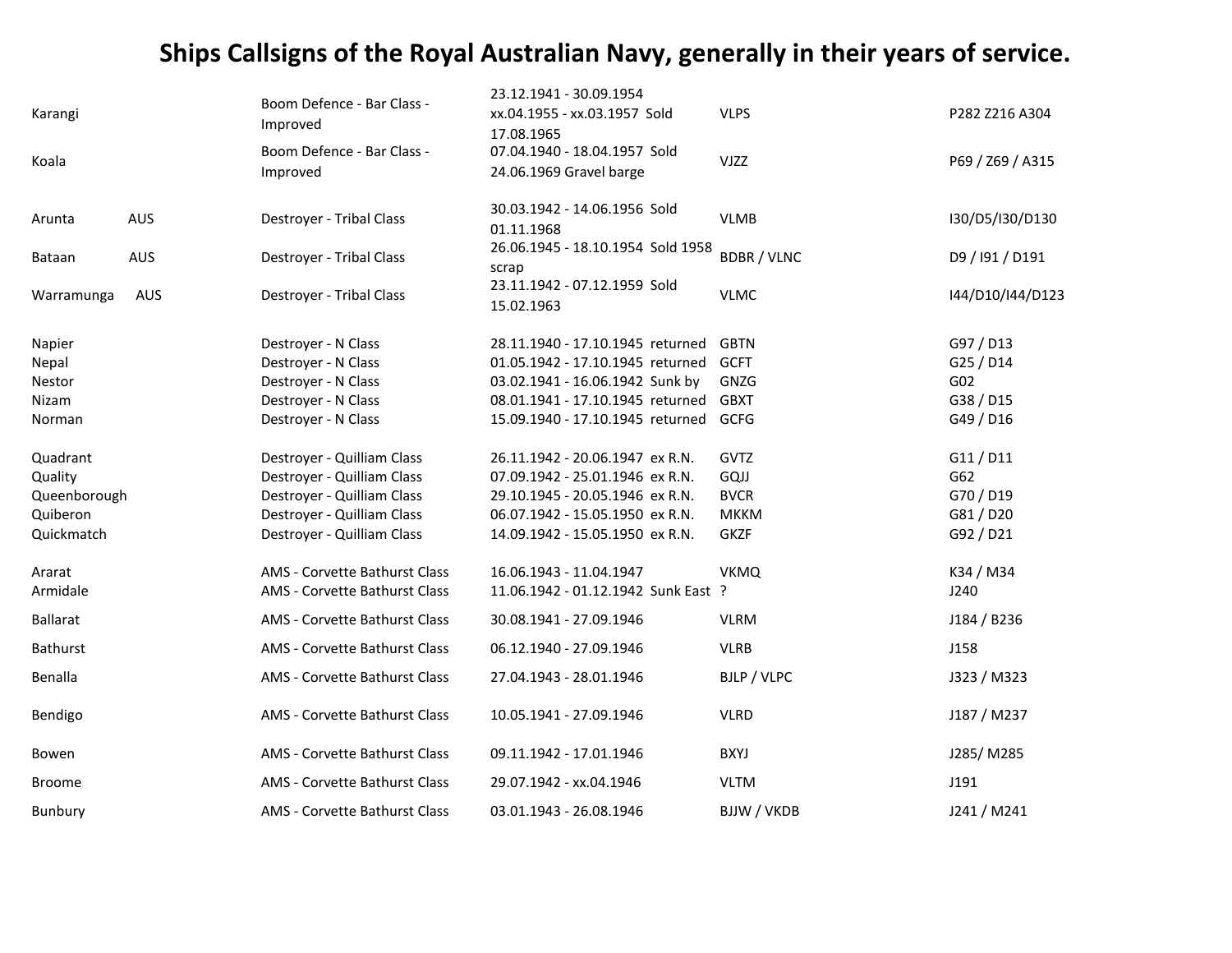| <b>Bundaberg</b> | AMS - Corvette Bathurst Class | 12.09.1942 - 26.03.1946                                      | <b>BJJX / VKML</b> | J236 / M236    |
|------------------|-------------------------------|--------------------------------------------------------------|--------------------|----------------|
| <b>Burnie</b>    | AMS - Corvette Bathurst Class | 15.04.1941 - 05.07.1946                                      | <b>VLRL</b>        | J198 / B238    |
| Cairns           | AMS - Corvette Bathurst Class | 11.05.1942 - 17.01.1946                                      | <b>VLTK</b>        | J183 / B239    |
| Castlemaine      | AMS - Corvette Bathurst Class | 17.06.1942 - 14.12.1945 09.1973<br>Museum Ship Melbourne VIC | <b>BDDJ / VKDJ</b> | J244/M244/A248 |
| Cessnock         | AMS - Corvette Bathurst Class | 26.01.1942 - 12.07.1946                                      | <b>VLSR</b>        | J175 / B240    |
| Colac            | AMS - Corvette Bathurst Class | 06.01.1942 - 27.11.1945<br>20.02.1951 - 30.01.1953           | BDDC / VKDC        | J242 / M05     |
| Cootamundra      | AMS - Corvette Bathurst Class | 30.04.1943 - 26.11.1945<br>12.12.1951 - 08.06.1959           | BRZX / VKDK        | J316 / M186    |
| Cowra            | AMS - Corvette Bathurst Class | 08.10.1943 - 04.12.1946<br>20.02.1951 - 26.06.1953           | <b>VKMV</b>        | J351 / M351    |
| Deloraine        | AMS - Corvette Bathurst Class | 22.11.1941 - 04.11.1946<br>16.12.1946 - 30.06.1948           | <b>VLSV</b>        | J232 / M232    |
| Dubbo            | AMS - Corvette Bathurst Class | 31.07.1942 - 07.02.1947                                      | <b>BDBC / VKDF</b> | J251 / M251    |
| Echuca           | AMS - Corvette Bathurst Class | 07.09.1942 - 29.06.1948                                      | <b>VLTQ</b>        | J252 / M252    |
| Fremantle        | AMS - Corvette Bathurst Class | 24.03.1943 - 25.01.1946<br>10.12.1952 - 22.06.1959           | <b>BDBF / VKDL</b> | J246 / M246    |
| Gawler           | AMS - Corvette Bathurst Class | 14.08.1942 - 05.04.1946                                      | <b>BBZL</b>        | J188 / B241    |
| Geelong          | AMS - Corvette Bathurst Class | 16.01.1942 - 18.10.1944 Sunk                                 | <b>VLSB</b>        | J201           |
| Geraldton        | AMS - Corvette Bathurst Class | 06.04.1942 - 14.06.1946                                      | <b>VLTF</b>        | J178 / B242    |
| Gladstone        | AMS - Corvette Bathurst Class | 22.03.1943 - 16.07.1956                                      | BJLQ / VLNJ        | J324 / M324    |
| Glenelg          | AMS - Corvette Bathurst Class | 16.11.1942 - 14.01.1946                                      | <b>VMFP</b>        | J236 / M236    |
| Goulburn         | AMS - Corvette Bathurst Class | 28.02.1941 - 27.09.1946                                      | <b>VLRK</b>        | J167 / B243    |
| Gympie           | AMS - Corvette Bathurst Class | 04.11.1942 - 23.05.1946                                      | <b>BDBL / VKMM</b> | J238 / M238    |
| Horsham          | AMS - Corvette Bathurst Class | 18.11.1942 - 17.12.1945                                      | <b>BDBN / VLPD</b> | J235 / M235    |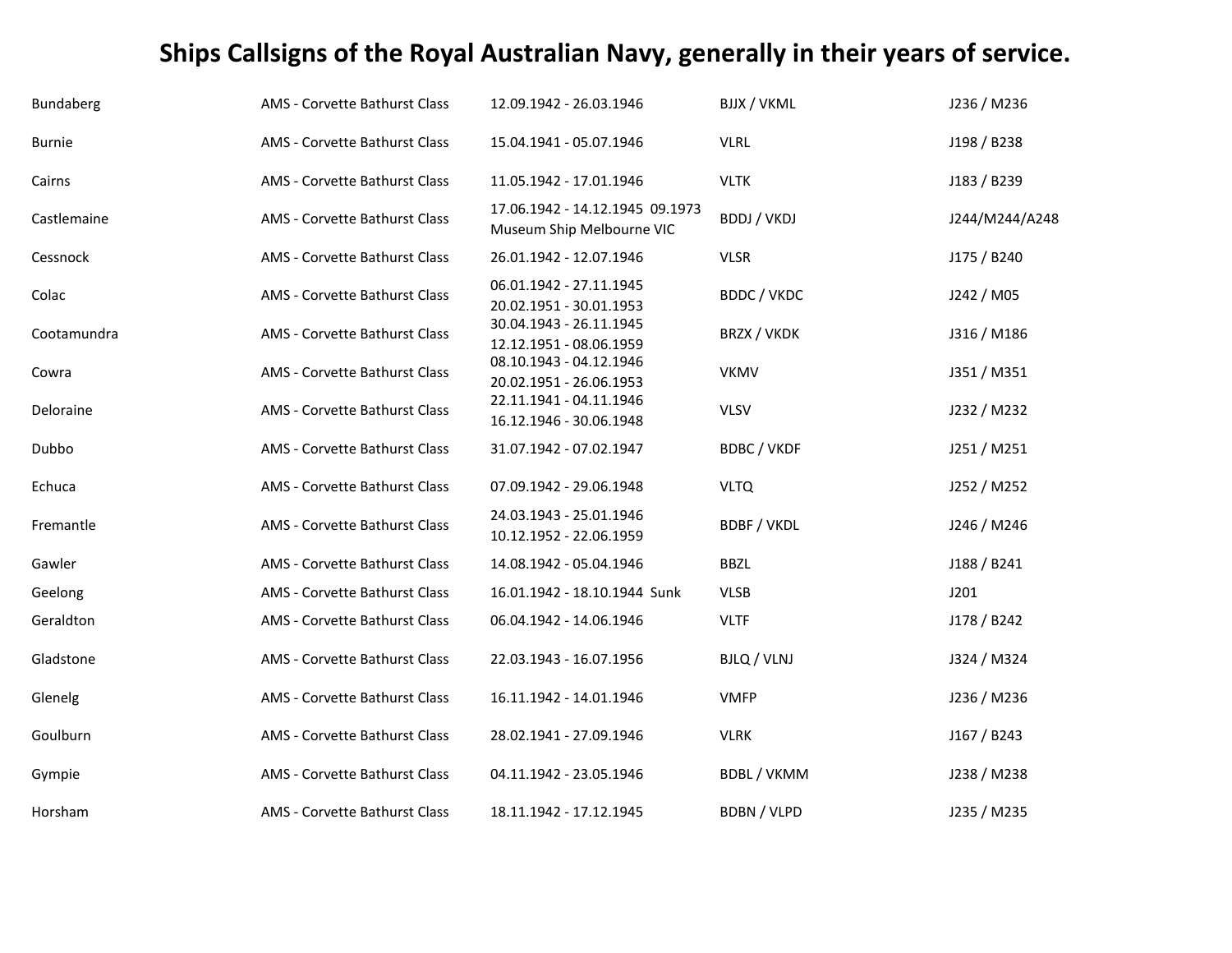| Inverell    | AMS - Corvette Bathurst Class | 17.11.1942 - 14.06.1946                            | <b>BDBQ/VKMN</b>   | J233 / M233 |
|-------------|-------------------------------|----------------------------------------------------|--------------------|-------------|
| Ipswich     | AMS - Corvette Bathurst Class | 13.06.1942 - 05.07.1946                            | <b>VLST</b>        | J186 / B244 |
| Junee       | AMS - Corvette Bathurst Class | 11.04.1944 - 21.01.1946<br>25.02.1953 - 21.08.1957 | <b>VMFD</b>        | J362 / M362 |
| Kalgoorlie  | AMS - Corvette Bathurst Class | 07.04.1942 - 08.05.1946                            | <b>VLSP</b>        | J192 / B245 |
| Kapunda     | AMS - Corvette Bathurst Class | 11.10.1942 - 14.01.1946                            | <b>BDBS / VKDD</b> | J218 / M218 |
| Katoomba    | AMS - Corvette Bathurst Class | 17.12.1941 - 02.08.1948                            | <b>VLSC</b>        | J204 / M204 |
| Kiama       | AMS - Corvette Bathurst Class | 26.01.1944 - 03.04.1946                            | <b>VKMT</b>        | J353 / M353 |
| Latrobe     | AMS - Corvette Bathurst Class | 06.11.1942 - 13.03.1953                            | <b>BDBT / VLNG</b> | J234 / M234 |
| Launceston  | AMS - Corvette Bathurst Class | 09.04.1942 - 23.03.1946                            | <b>VLSS</b>        | J179 / B246 |
| Lismore     | AMS - Corvette Bathurst Class | 24.01.1941 - 03.07.1946                            | <b>VLRX</b>        | J145 / B247 |
| Lithgow     | AMS - Corvette Bathurst Class | 14.06.1941 - 08.06.1948                            | <b>VMFJ</b>        | J206 / M206 |
| Maryborough | AMS - Corvette Bathurst Class | 12.06.1941 - xx.12.1945                            | GWYD               | J195 / B248 |
| Mildura     | AMS - Corvette Bathurst Class | 23.07.1941 - 21.05.1948<br>20.02.1951 - 11.09.1953 | <b>VLSD</b>        | J207 / M207 |
| Parkes      | AMS - Corvette Bathurst Class | 25.05.1941 - 17.12.1945                            | <b>VMFC</b>        | J361 / M361 |
| Pirie       | AMS - Corvette Bathurst Class | 10.10.1942 - 06.08.1946                            | <b>BCCB</b>        | J189 / B249 |
| Rockhampton | AMS - Corvette Bathurst Class | 21.01.1942 - 05.08.1946                            | <b>VLSQ</b>        | J203 / M203 |
| Shepparton  | AMS - Corvette Bathurst Class | 01.02.1943 - 10.05.1946                            | <b>BDCK / VLNW</b> | J248/M248   |
| Stawell     | AMS - Corvette Bathurst Class | 07.08.1943 - 26.03.1946                            | <b>VKMR</b>        | J348 / M348 |
| Strahan     | AMS - Corvette Bathurst Class | 14.05.1944 - 25.01.1946                            | <b>VMFF</b>        | J363 / M363 |
| Tamworth    | AMS - Corvette Bathurst Class | 08.08.1942 - 30.04.1946                            | <b>VLTL</b>        | J181 / M250 |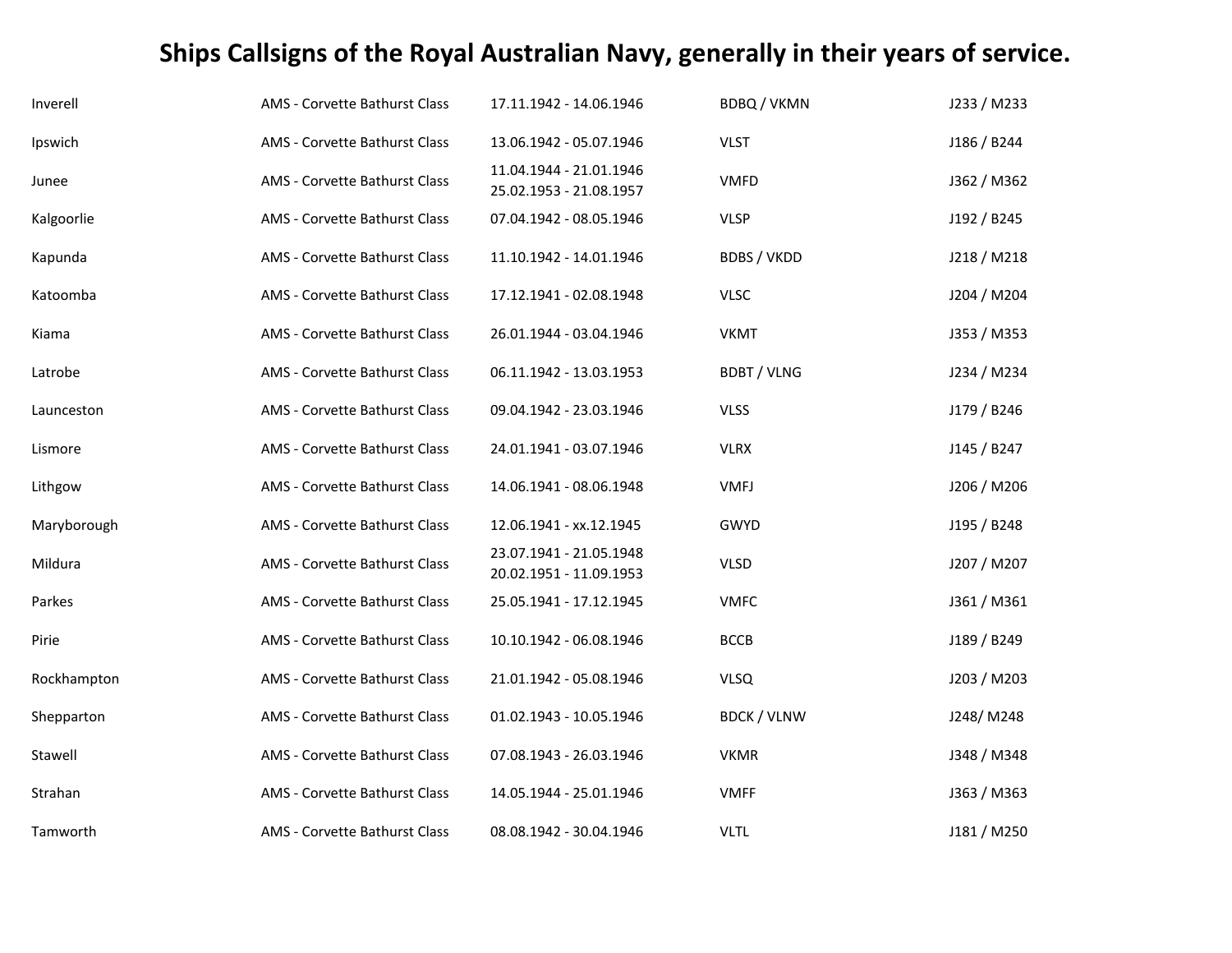| Toowoomba         | AMS - Corvette Bathurst Class | 09.10.1941 - 05.07.1946                                                    | <b>VLSF</b>        | J157 / B251           |
|-------------------|-------------------------------|----------------------------------------------------------------------------|--------------------|-----------------------|
| Townsville        | AMS - Corvette Bathurst Class | 19.12.1941 - 05.08.1946                                                    | <b>VLSG</b>        | J205 / M205           |
| Wagga             | AMS - Corvette Bathurst Class | 18.12.1942 - 28.11.1945<br>12.12.1951 - 28.10.1960                         | BRZD / VLPB        | J315/M315/M183        |
| Wallaroo          | AMS - Corvette Bathurst Class | 15.07.1942 - 10.06.1943 Sunk                                               | ?                  | J222                  |
| Warrnambool       | AMS - Corvette Bathurst Class | 23.09.1941 - 19.09.1947 Sunk                                               | <b>VLSK</b>        | J202                  |
| Whyalla           | AMS - Corvette Bathurst Class | 08.01.1942 - 16.05.1946 1984<br>Museum Ship Whyalla S.A. (ex-              | <b>VLDP</b>        | J153/B252/A126        |
| Wollongong        | AMS - Corvette Bathurst Class | 23.10.1941 - 11.02.1946                                                    | <b>VLSN</b>        | J172/B253/A127        |
| Abraham Crijnssen | Minesweeper                   | 28.09.1942 - 05.05.1943<br>Transferred back to the                         | PABR               | <b>FY55</b>           |
| Reserve           | Fleet Tug                     | 23.02.1944 - 19.10.1953 Reclass<br>Sub. Rescue Ship 1963 Sold              | <b>BQRS / VLNN</b> | W149                  |
| Sprightly         | Fleet Tug                     | 23.02.1944 - 23.12.1946<br>xx.11.1953 - xx.06.1959 Leased                  | <b>BQRT / VKMK</b> | W103                  |
| Barcoo            | <b>Frigate River Class</b>    | 17.01.1944 - 25.09.1956<br>07.12.1959 - 21.02.1964                         | <b>VKMY</b>        | K375/F375/A245        |
| Barwon            | Frigate River Class           | 10.12.1945 - 31.03.1947                                                    | <b>VMFQ</b>        | K406 / F406           |
| <b>Burdekin</b>   | <b>Frigate River Class</b>    | 27.06.1944 - 18.04.1946                                                    | <b>VKMZ</b>        | K376 / F376           |
| Diamantina        | Frigate River Class           | 27.04.1945 - 09.08.1946<br>22.06.1959 - 29.02.1980 Museum<br>Ship Brisbane | <b>VMFB</b>        | K377/F377/A266/GOR266 |
| Gascoyne          | <b>Frigate River Class</b>    | 18.11.1943 - 12.04.1946<br>08.06.1959 - 01.02.1966                         | <b>VKMS</b>        | K354/F354/A276        |
| Hawkesbury        | <b>Frigate River Class</b>    | 05.07.1944 - 31.05.1947<br>31.07.1952 - 14.02.1955                         | <b>VKMW</b>        | K363 / F363           |
| Lachlan           | <b>Frigate River Class</b>    | 14.02.1945 - 05.10.1949<br>Transferred to RNZN DCMSD                       | <b>VKMX</b>        | K364 / F364           |
| Macquarie         | <b>Frigate River Class</b>    | 07.12.1945 - 19.12.1946<br>15.08.1952 - 17.03.1954                         | <b>VMFS</b>        | K532 / F532           |
| Air Bird          |                               | Air Sea Rescue ASR - 63 foot vessels 28.03.1945 - Transferred RAAF         | <b>VKRJ</b>        | <b>SAR915</b>         |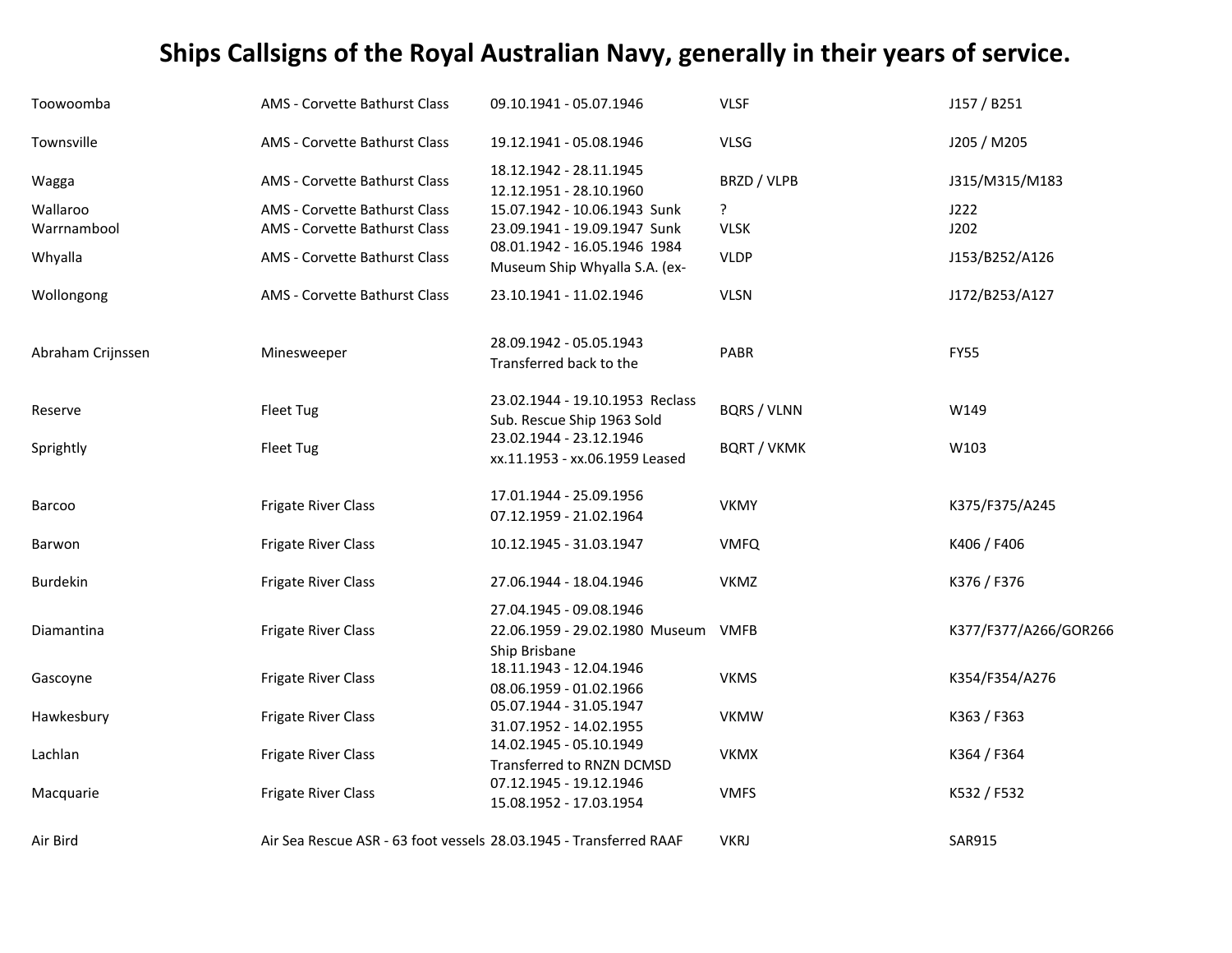| <b>SAR922</b><br><b>SAR924</b><br>SAR909 / Y258<br><b>SAR912</b><br>SAR913 / Y260<br>SAR011-001 |
|-------------------------------------------------------------------------------------------------|
|                                                                                                 |
|                                                                                                 |
|                                                                                                 |
|                                                                                                 |
|                                                                                                 |
|                                                                                                 |
| <b>SAR908</b>                                                                                   |
|                                                                                                 |
| <b>SAR919</b>                                                                                   |
| <b>SAR925</b>                                                                                   |
| <b>SAR917</b>                                                                                   |
| Y257                                                                                            |
| <b>SAR921</b>                                                                                   |
| <b>SAR926</b>                                                                                   |
| SAR920 / Y257                                                                                   |
| SAR02-113                                                                                       |
| <b>SAR914</b>                                                                                   |
| SAR910                                                                                          |
| SAR911 / Y259                                                                                   |
| SAR6301 / Y256                                                                                  |
| SAR916                                                                                          |
| <b>SAR923</b>                                                                                   |
| <b>SAR927</b>                                                                                   |
|                                                                                                 |
|                                                                                                 |

(\*All except Air Seek were built for

the R.A.N.)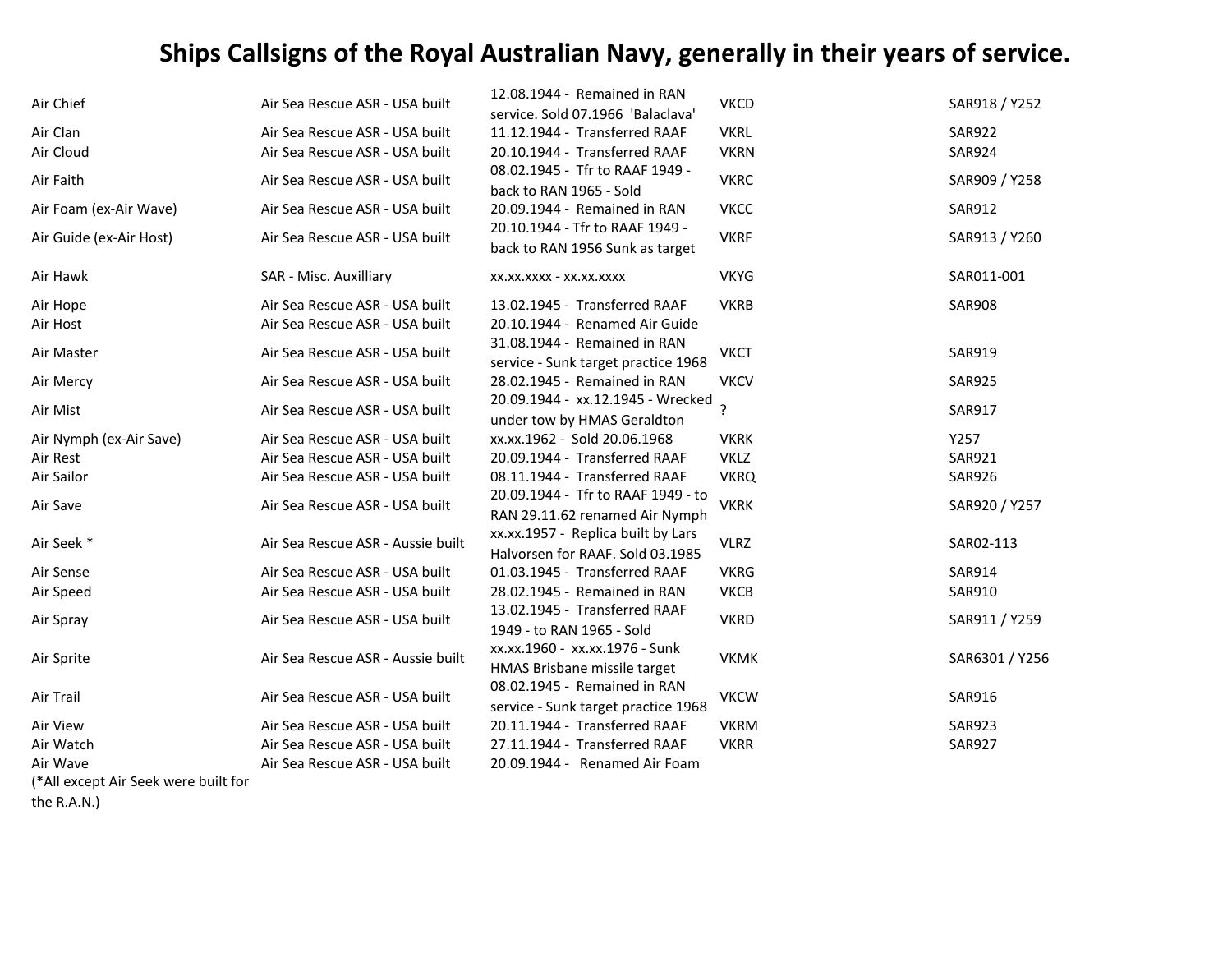| Bronzewing              | Harbour Tug - Large medium                                            | 27.08.1946 - in/out reserve - Civvy<br>manned during 1950's - Sold 06.74<br>30.07.1946 - 17.12.1959 Sold May | <b>VKYZ</b>                | DT932<br>DT931   |
|-------------------------|-----------------------------------------------------------------------|--------------------------------------------------------------------------------------------------------------|----------------------------|------------------|
| Emu<br>Mollymawk        | Harbour Tug - Large medium<br>Harbour Tug - Large medium              | 14.06.1946 - Transferred to Army<br>as AT2383 1957 - Sold 1963                                               | <b>VKYG</b><br><b>VJZD</b> | DT933            |
| Woomera                 | <b>MSL - Armament Stores Carrier</b><br>(ex-AV1356 Ashburton TFR RAN) | 23.01.1946 - 11.10.1960 Sunk off<br>Sydney onboard fire dumping                                              | <b>VMLD</b>                | ex-AV1356        |
| Wyatt Earp (ex-Wongala) | Antarctic Research Support Vessel                                     | 17.11.1947 - 30.06.1948 into<br>Reserve Sold late 1951 renamed                                               | <b>VLNS</b>                | ?                |
| Condamine               | Frigate Modified Bay (River) Class                                    | 22.02.1946 - 02.12.1955                                                                                      | <b>VMGB</b>                | K698 / F698      |
| Culgoa                  | Frigate Modified Bay (River) Class                                    | 01.04.1947 - 15.04.1954                                                                                      | <b>VMFT</b>                | K408 / F408      |
| Murchison               | Frigate Modified Bay (River) Class                                    | 17.12.1945 - 15.04.1954                                                                                      | <b>VMFR</b>                | K442 / F442      |
| Shoalhaven              | Frigate Modified Bay (River) Class                                    | 02.05.1946 - 19.12.1955                                                                                      | <b>VMFX</b>                | K535 / F535      |
| Sydney (III)            | Aircraft Carrier Majestic Class                                       | 16.12.1948 - 03.05.1958                                                                                      | <b>VJLR</b>                | A214             |
| Vengeance               | Aircraft Carrier Majestic Class                                       | 13.11.1952 - 25.10.1955 Returned<br>to R.N. Sold to Brazil 'Minas Gerias'                                    | GGRV                       | R71              |
| Melbourne (II)          | Aircraft Carrier Majestic Modified                                    | 28.10.1955 - 30.06.1982                                                                                      | <b>VKLP</b>                | R21              |
| Anzac (II)<br>Tobruk    | Destroyer - Battle Class<br>Destroyer - Battle Class                  | 14.03.1951 - 04.10.1974<br>08.05.1950 - 29.10.1960                                                           | <b>VLMG</b><br><b>VLMD</b> | D59 / 59<br>D37  |
| Quadrant                | A/S Frigate Type 15 Converted                                         | xx.07.1953 - 16.08.1957 Sold                                                                                 | <b>VKMJ</b>                | F01              |
| Queenborough            | A/S Frigate Type 15 Converted                                         | xx.xx.1954 - 10.07.1963<br>28.07.1966 - 07.04.1972 Sold                                                      | <b>VLNZ</b>                | F02 / 57         |
| Quiberon                | A/S Frigate Type 15 Converted                                         | 18.12.1957 - 26.06.1964 Sold                                                                                 | <b>VLND</b>                | F03              |
| Quickmatch              | A/S Frigate Type 15 Converted                                         | xx.xx.1955 - 26.04.1963 Sold                                                                                 | <b>VLNF</b>                | F04              |
| Kimbla                  | BDV / RANEL Trials from 58/59                                         | 26.03.1956 - 15.02.1985                                                                                      | <b>VLNK</b>                | P225/A314/GOR314 |
| Paluma                  | MSL - Converted for Survey 1956-<br>57                                | 18.03.1957 - 16.03.1973 Sold<br>21.05.1974 'Matlock'                                                         | <b>VKMC</b>                | MSL252 / 337     |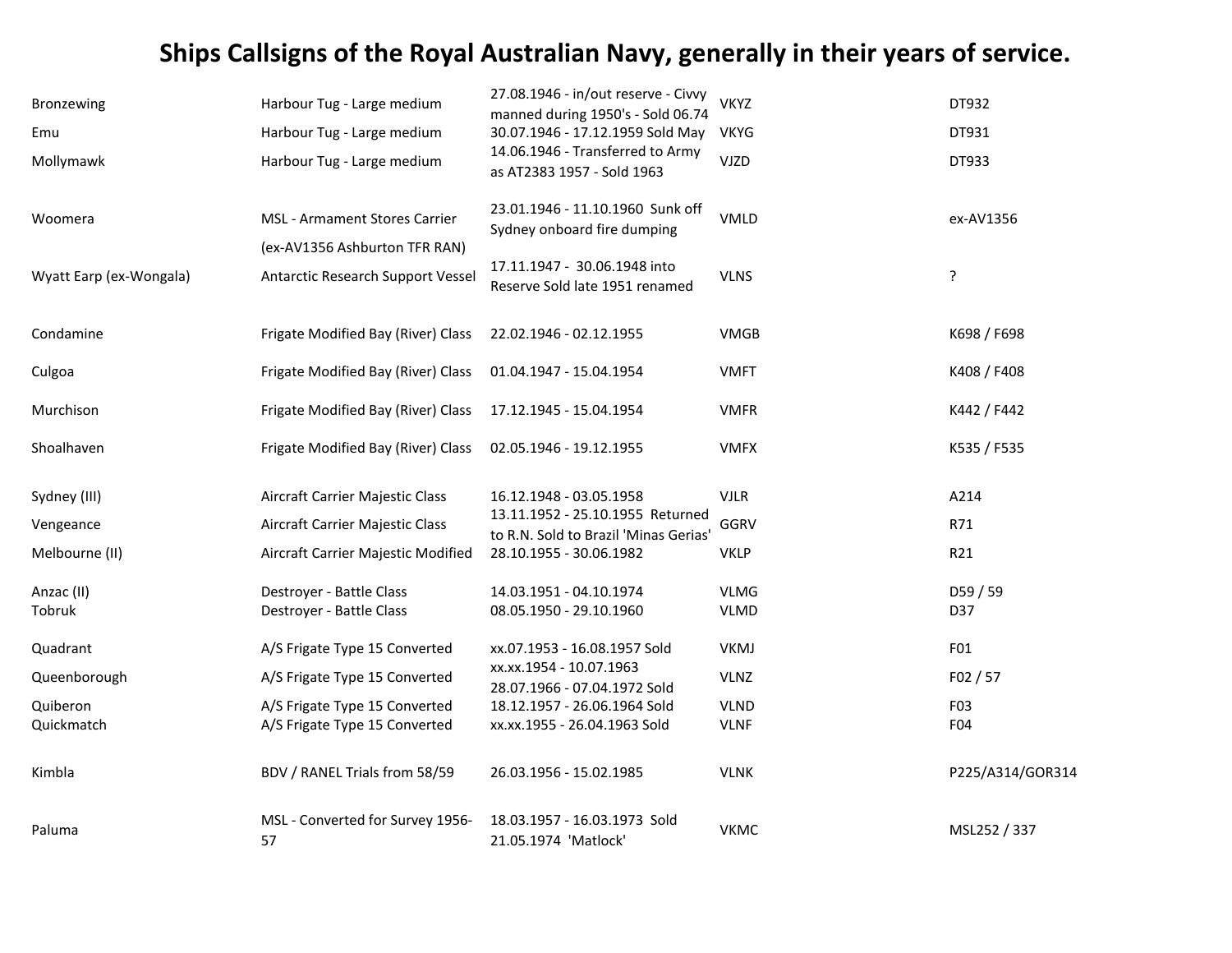|                  | (ex-AV2073 Elsa TFR RAN as       |                                                                    |             |                 |    |
|------------------|----------------------------------|--------------------------------------------------------------------|-------------|-----------------|----|
| Vampire (II)     | Destroyer - Daring Class         | 23.06.1959 - xx.xx.1970 xx.xx.1971<br>- xx.08.1985 ANMM Sydney     | VJZC / VKMC | D11/11          |    |
| Vendetta (II)    | Destroyer - Daring Class         | 26.11.1958 - xx.xx.1971 xx.xx.1973 VJZG                            |             | D08 / 08        |    |
| Voyager (II)     | Destroyer - Daring Class         | 12.02.1957 - 10.02.1964 Sunk                                       | <b>VJZF</b> | D <sub>04</sub> |    |
| <b>Duchess</b>   | Destroyer - Daring Class         | 08.051964 - 26.02.1973<br>xx.08.1974 - 24.10.1977 (VKYT)           | GKYT / VKYT | D154 / 154      |    |
| Banks            | <b>GPV Explorer Class</b>        | 16.11.1960 - 16.12.1966<br>21.11.1969 - 17.12.1982 1985            | <b>VKDF</b> | 901/Y266/G244   |    |
| Bass             | <b>GPV Explorer Class</b>        | 15.11.1960 - 17.12.1982<br>xx.10.1985 Darwin RANR Sold             | <b>VKDG</b> | 902/Y267/A247   |    |
| Supply           | Oil Tanker, General              | 15.08.1962 - 16.12.1985                                            | <b>VKCX</b> | 0195            |    |
| Curlew           | <b>Mine Counter Measures</b>     | 21.08.1962 - 30.04.1990                                            | <b>VKMM</b> | M1121           |    |
| Gull             | <b>Mine Counter Measures</b>     | 19.07.1962 - 07.11.1969                                            | <b>VKMR</b> | M1139           |    |
| Hawk             | <b>Mine Counter Measures</b>     | 18.07.1962 - 07.01.1972                                            | <b>VKMQ</b> | M1185           |    |
| Ibis             | <b>Mine Counter Measures</b>     | 07.09.1962 - 04.05.1984                                            | <b>VKMP</b> | M1183           |    |
| Snipe            | <b>Mine Counter Measures</b>     | 11.09.1962 - 03.06.1983                                            | <b>VKML</b> | M1102           |    |
| Teal             | <b>Mine Counter Measures</b>     | 30.08.1962 - 14.08.1970                                            | <b>VKMN</b> | M1152           |    |
| Derwent          | Frigate/DE Type12 River Class    | 30.04.1964 - xx.xx.1981 xx.xx.1985 VKCV                            |             | F22/49          |    |
| Parramatta (III) | Frigate/DE Type12 River Class    | 14.07.1961 - xx.xx.1977 xx.xx.1981 VJZN                            |             | F05/46          |    |
| Stuart (II)      | Frigate/DE Type12 River Class    | 28.06.1963 - xx.xx.1979 xx.xx.1983 VKCK                            |             | F21/48          |    |
| Swan (III)       | Frigate/DE Type12 River Class    | 20.01.1970 - 13.09.1996 Dive<br>wreck sunk 14.12.1997 Busselton    | <b>VJZK</b> | F64/50          |    |
| Torrens (II)     | Frigate/DE Type12 River Class    | 19.01.1971 - xx.xx.1998 Sunk by<br>Submarine 14.06.99 SinkEx. W.A. | <b>VLNB</b> | F74/53          |    |
| Yarra (III)      | Frigate/DE Type12 River Class    | 27.07.1961 - xx.xx.1976 xx.xx.1977 VJZJ / VKYJ                     |             | F07/45          |    |
| Brisbane (II)    | DDG Destroyer - Charles F. Adams | 16.12 1967 - 19.10.2001 Dive<br>wreck 31.07.2005 E of Mudjimba     | <b>VKLC</b> |                 | 41 |
| Hobart (II)      | DDG Destroyer - Charles F. Adams | 18.12.1965 - 12.05.2000 Dive<br>wreck 05.11.2002 Yankalilla Bay    | <b>VKLB</b> |                 | 39 |
| Perth (II)       | DDG Destroyer - Charles F. Adams | 17.07.1965 - 15.10.1999 Dive<br>wreck 24.11.2001 Albany W.A.       | <b>VKPT</b> |                 | 38 |
| Onslow           | Submarine Oberon Class           | 22.12.1969 - 29.03.1999                                            | <b>VKLF</b> | <b>SS60</b>     |    |
| Orion            | Submarine Oberon Class           | <b>Aust.National Maritime Museum</b><br>15.06.1977 - 04.10.1996    | <b>VLTQ</b> | SS61            |    |
|                  |                                  |                                                                    |             |                 |    |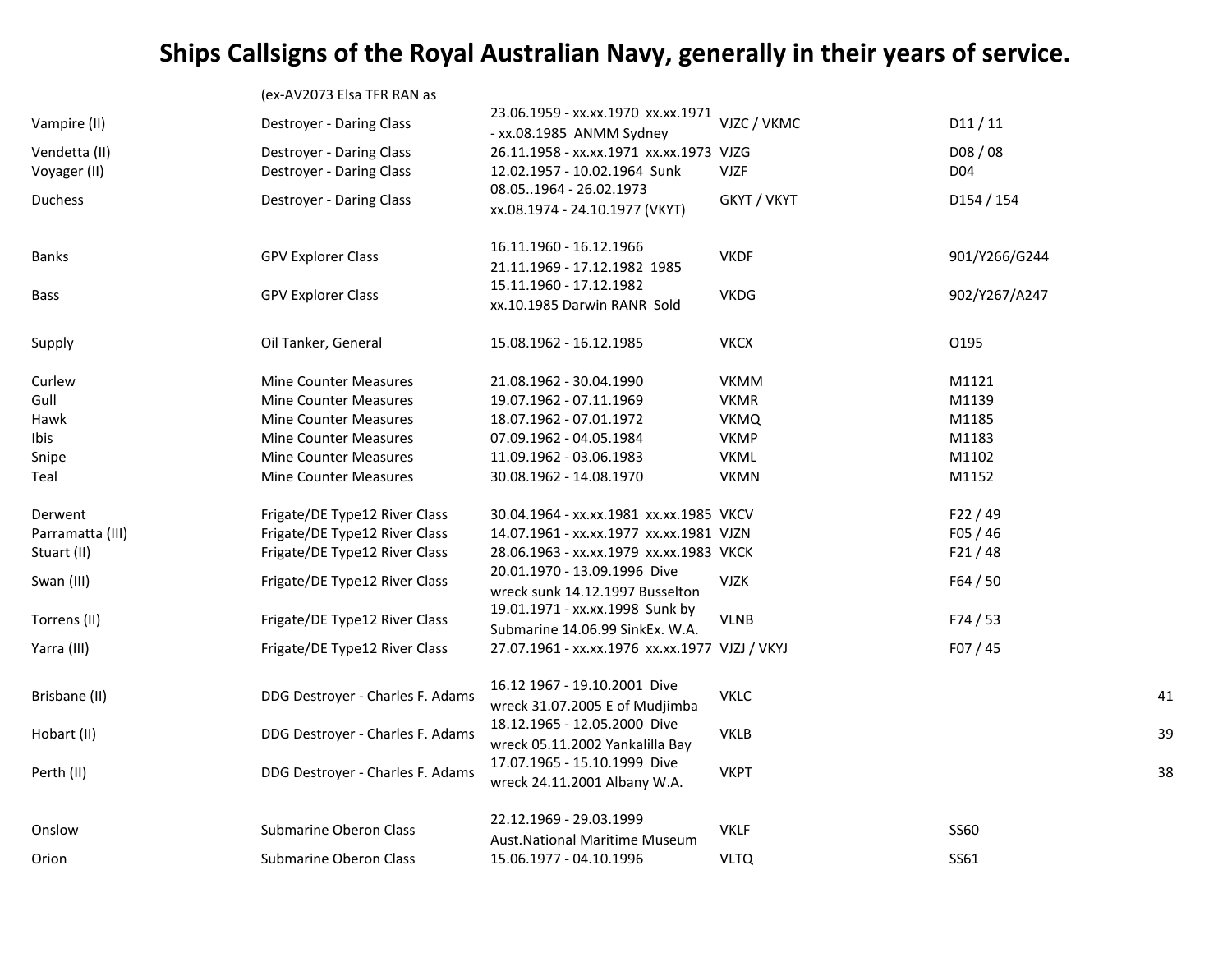| Otama                 | <b>Submarine Oberon Class</b>   | 27.04.1978 - 15.12.2000               | <b>VLTR</b> | SS62           |
|-----------------------|---------------------------------|---------------------------------------|-------------|----------------|
| Otway (II)            | <b>Submarine Oberon Class</b>   | 23.04.1968 - xx.xx.1995 Memorial      | <b>VKYN</b> | <b>SS59</b>    |
| Ovens                 | <b>Submarine Oberon Class</b>   | 18.04.1969 - 01.12.1995 Maritime VKRU |             | <b>SS70</b>    |
| Oxley (II)            | <b>Submarine Oberon Class</b>   | 27.03.1967 - 13.02.1992               | <b>VKMD</b> | <b>SS57</b>    |
| Acute                 | Patrol Boat Attack Class        | 24.06.1968 - 06.05.1983               | <b>VLSQ</b> | P81            |
|                       |                                 | Transferred to Indonesia 1983 Silea   |             |                |
| Adroit                | <b>Patrol Boat Attack Class</b> | 17.08.1968 - 28.03.1992 Sunk          | <b>VLSG</b> | P82            |
| Advance               | Patrol Boat Attack Class        | 24.01.1968 - 06.02.1988               | VMGU        | P83            |
|                       |                                 | <b>Aust.National Maritme Museum</b>   |             |                |
| Aitape                | <b>Patrol Boat Attack Class</b> | 13.11.1967 - 14.11.1974               | <b>VMLB</b> | P84            |
| Archer                | Patrol Boat Attack Class        | 15.05.1968 - 21.10.1974               | <b>VJZH</b> | P86            |
|                       |                                 | Transferred to Indonesia 1974         |             |                |
| Ardent                | <b>Patrol Boat Attack Class</b> | 26.10.1968 - 18.06.1982 TFR to        | <b>VLSW</b> | P87            |
|                       |                                 | RANR Till 06.01.1994 Sold             |             |                |
| Arrow                 | <b>Patrol Boat Attack Class</b> | 03.07.1968 - 25.12.1974 Sunk          | <b>VLML</b> | P88            |
| Assail                | Patrol Boat Attack Class        | 12.07.1968 - 18.10.1985               | <b>VMFJ</b> | P89            |
|                       |                                 | Transferred to Indonesia 1985         |             |                |
| Attack                | Patrol Boat Attack Class        | 17.11.1967 - 21.02.1985               | <b>VMFZ</b> | P90            |
|                       |                                 | Transferred to Indonesia              |             |                |
|                       | Patrol Boat Attack Class        | 21.06.1968 - 02.12.1982               | VMGH        | P91            |
| Aware                 |                                 | Transferred to RANR Til 17.07.1993    |             |                |
| Bandolier             | Patrol Boat Attack Class        | 14.12.1968 - 16.11.1973               | <b>VMFD</b> | P95            |
|                       |                                 | Transferred to Indonesia 1973         |             |                |
| <b>Barbette</b>       | <b>Patrol Boat Attack Class</b> | 16.08.1968 - 15.06.1984               | <b>VMFP</b> | P97            |
|                       |                                 | Transferred to Indonesia              |             |                |
| <b>Barricade</b>      | Patrol Boat Attack Class        | 20.10.1968 - 20.05.1982               | <b>VMGB</b> | P98            |
|                       |                                 | Transferred to Indonesia              |             |                |
|                       | <b>Patrol Boat Attack Class</b> | 22.04.1969 - 22.03.1982               |             | P101           |
| Bayonet               |                                 | Transferred to RANR Til 26.06.1988    | <b>VMLK</b> |                |
| Bombard               | <b>Patrol Boat Attack Class</b> | 05.11.1968 - 12.09.1983               | <b>VMGK</b> | P99            |
| Buccaneer             | <b>Patrol Boat Attack Class</b> | 11.01.1969 - 27.07.1984 Sunk          | <b>VMLD</b> | P100           |
| Ladava                | <b>Patrol Boat Attack Class</b> | 21.10.1968 - 14.11.1974               | <b>VMLX</b> | P92            |
| Lae (II)              | <b>Patrol Boat Attack Class</b> | 03.04.1968 - 14.11.1974               | VMLJ        | P93            |
| Madang                | Patrol Boat Attack Class        | 29.11.1968 - 14.11.1974               | <b>VMLU</b> | P94            |
| Samarai               | Patrol Boat Attack Class        | 01.03.1968 - 14.11.1975               | <b>VMLO</b> | P85            |
| Porpoise (ex-Neasham) | Ham Class - Diving Tender -     | 13.06.1973 - 02.12.1988 Sold          | <b>VKDN</b> | Y280 / DTV1002 |
|                       | converted                       | 29.11.1989                            |             |                |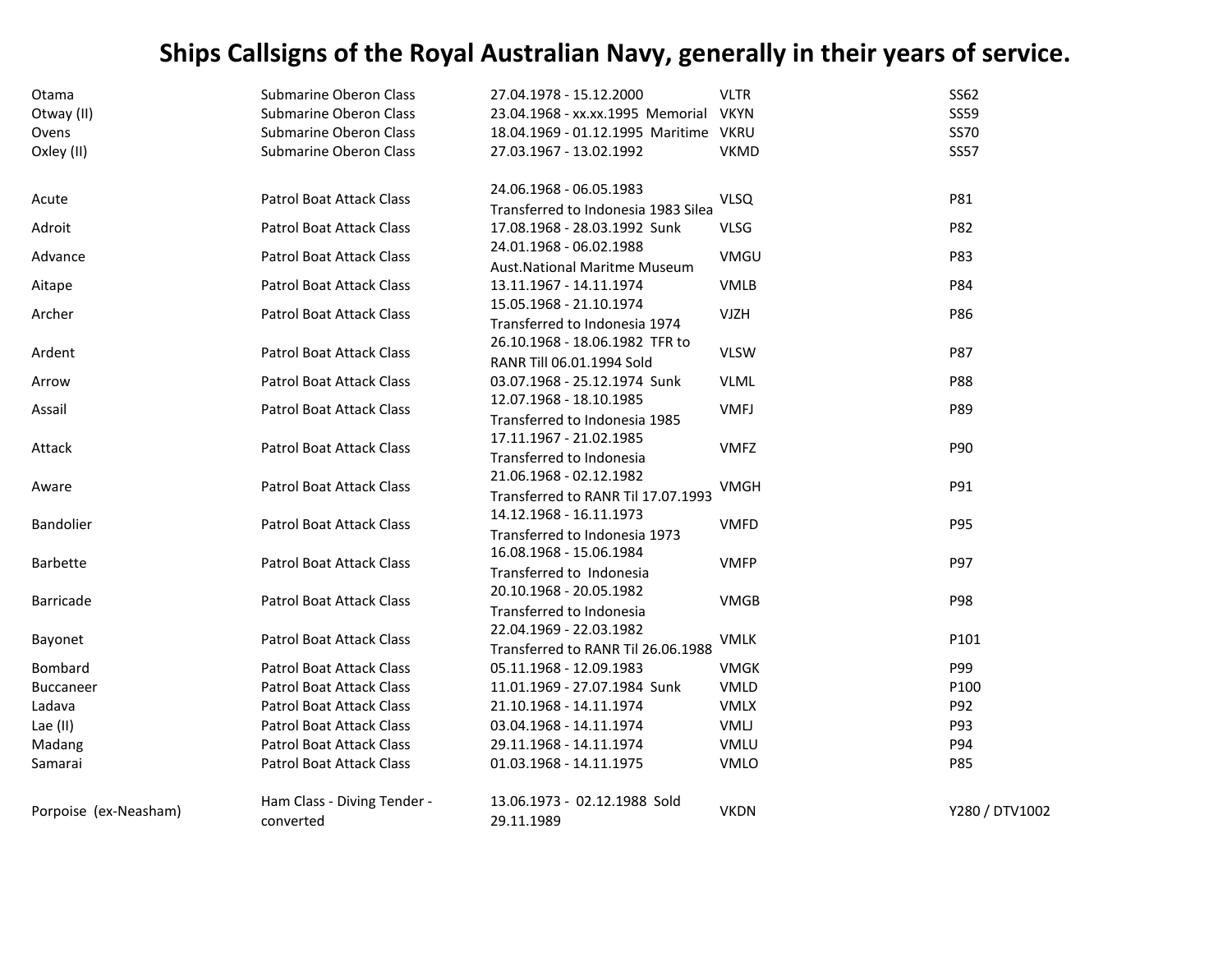| Seal (ex-Wintringham) | Ham Class - Diving Tender -<br>converted  | xx.12.1968 - 15.09.1988 Sold<br>29.11.1989                               | <b>VKDQ</b> | Y298 / DTV1001   |
|-----------------------|-------------------------------------------|--------------------------------------------------------------------------|-------------|------------------|
| Stalwart (II)         | Support Ship - Destroyer Tender           | 09.02.1968 - 09.03.1990 Sold 1990 VKCU                                   |             | D215 / A215      |
| Boonaroo              | Supply Ship - Ammunition                  | 01.03.1967 - 08.05.1967 Returned<br>to A.N.L. Sold 'Collin Four' 01.1971 | <b>VMBB</b> | ?                |
| Jeparit               | <b>Supply Ship</b>                        | 11.12.1969 - 11.03.1972 Returned<br>to A.N.L. Sold 'Pleias' 09.1979      |             | ?                |
| Balikpapan (II)       | <b>Heavy Landing Craft LCH</b>            | 27.09.1974 - 12.12.2012 Sold to<br>Philippine Govt. TFR dateTBA          | <b>VKCZ</b> | L126             |
| Betano                | Heavy Landing Craft LCH                   | 08.08.1973 - 12.12.2012 Sold to<br>Philippine Govt. TFR dateTBA          | <b>VKMZ</b> | L133             |
| <b>Brunei</b>         | Heavy Landing Craft LCH                   | 05.01.1973 - 19.11.2014 TFR to<br>Philippine Navy 23.07.15 as BRP        | <b>VKDK</b> | L127             |
| Buna                  | Heavy Landing Craft LCH                   | 17.12.1973 - 14.11.1974 TFR to                                           | <b>VKMX</b> | L132             |
| Labuan (II)           | <b>Heavy Landing Craft LCH</b>            | 09.03.1973 - 19.11.2014 TFR to<br>PNGDF 04.12.14 as HMPNGS               | <b>VKDY</b> | L128             |
| Salamaua              | <b>Heavy Landing Craft LCH</b>            | 19.10.1973 - 14.11.1974 TFR to                                           | <b>VKMW</b> | L131             |
| Tarakan (II)          | Heavy Landing Craft LCH                   | 15.06.1973 - 19.11.2014 TFR to<br>Philippine Navy 23.07.15 as BRP        | <b>VKDZ</b> | L <sub>129</sub> |
| Wewak                 | <b>Heavy Landing Craft LCH</b>            | 10.08.1973 - 12.12.2012 Sold to<br>Philippine Govt. TFR date TBA         | <b>VKMJ</b> | L130             |
| Jervis Bay            | Training Ship - ex 'Australian<br>Trader' | 25.08.1977 - 18.04.1994 Sold<br>12.1994 renamed 'Agios Andreas'          | <b>VKCW</b> | GT203            |
| Cook                  | Survey Ship                               | 28.10.1980 - 31.10.1990 Sold 1991<br>renamed 'Maria Kosmas'              | <b>VKMS</b> | A291             |
| Flinders              | Survey Ship                               | 27.04.1973 - xx.xx.1998 Sold 1999 VKMY                                   |             | A312             |
| Moresby (II)          | Survey Ship                               | 06.03.1964 - 13.11.1997 Sold 1998<br>renamed 'Patricia Anne Hotung'      | <b>VKPM</b> | A73              |
| Tobruk (II)           | Amphibious Heavy Lift LSH                 | 23.04.1981 - 31.07.2015                                                  | <b>VLSD</b> | L50              |
| Bendigo (II)          | Patrol Boat - Fremantle Class             | 28.05.1983 - 09.09.2006                                                  | <b>VLRH</b> | P211             |
| Bunbury (II)          | Patrol Boat - Fremantle Class             | 15.12.1984 - 11.02.2006                                                  | <b>VLRO</b> | P217             |
| Cessnock (II)         | Patrol Boat - Fremantle Class             | 05.03.1983 - 23.06.2005                                                  | <b>VLRG</b> | P210             |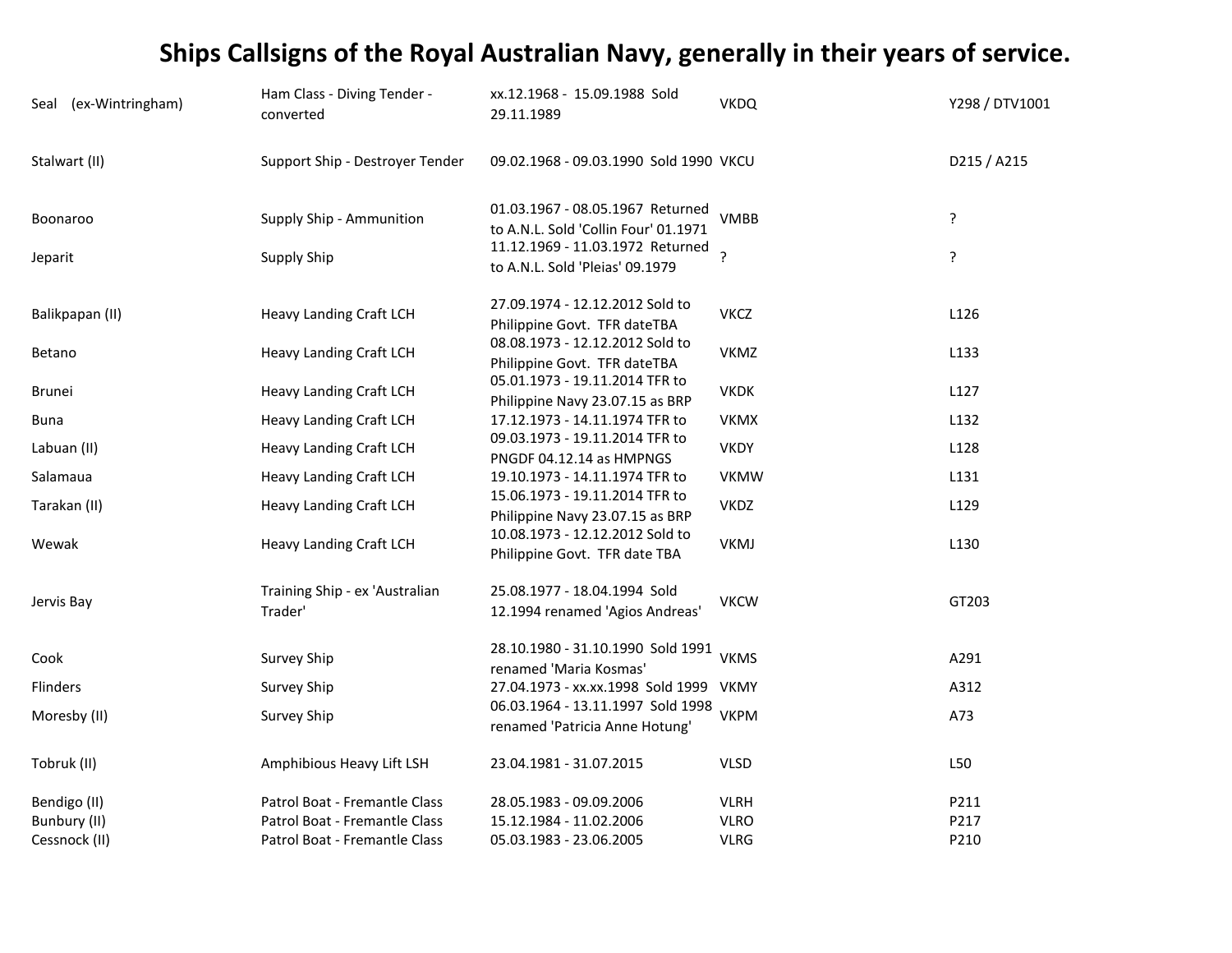| Dubbo (II)       | Patrol Boat - Fremantle Class                                | 10.05.1984 - 02.02.2006 | <b>VLRL</b> | P214             |
|------------------|--------------------------------------------------------------|-------------------------|-------------|------------------|
| Fremantle (II)   | Patrol Boat - Fremantle Class                                | 17.03.1980 - 11.08.2006 | <b>VLRA</b> | P203             |
| Gawler (II)      | Patrol Boat - Fremantle Class                                | 27.08.1983 - 08.07.2006 | <b>VLRJ</b> | P212             |
| Geelong (II)     | Patrol Boat - Fremantle Class                                | 02.06.1984 - 08.07.2006 | <b>VLRC</b> | P215             |
| Geraldton (II)   | Patrol Boat - Fremantle Class                                | 10.12.1984 - 07.10.2006 | <b>VLRK</b> | P213             |
| Gladstone (II)   | Patrol Boat - Fremantle Class                                | 08.09.1984 - 13.03.2006 | <b>VLRN</b> | P216             |
| Ipswich (II)     | Patrol Boat - Fremantle Class                                | 13.11.1982 - 11.05.2007 | <b>VLRI</b> | P209             |
| Launceston (II)  | Patrol Boat - Fremantle Class                                | 06.03.1982 - 08.09.2006 | <b>VLRF</b> | P207             |
| Townsville (II)  | Patrol Boat - Fremantle Class                                | 18.07.1981 - 11.05.2007 | <b>VLRD</b> | P205             |
| Warrnambool (II) | Patrol Boat - Fremantle Class                                | 14.03.1981 - 29.11.2005 | <b>VLRM</b> | P204             |
| Whyalla (II)     | Patrol Boat - Fremantle Class                                | 03.07.1982 - 02.09.2005 | <b>VLRE</b> | P208             |
| Wollongong (II)  | Patrol Boat - Fremantle Class                                | 28.11.1981 - 11.02.2006 | <b>VLRB</b> | P206             |
| Adelaide (II)    | Frigate Perry FFG Class                                      | 15.11.1980 - 19.01.2008 | <b>VKLA</b> | F01              |
| Canberra (II)    | Frigate Perry FFG Class                                      | 21.03.1981 - 12.11.2005 | <b>VKCN</b> | F02              |
| Darwin           | Frigate Perry FFG Class                                      | 21.07.1984 -            | <b>VKDA</b> | F04              |
| Melbourne (III)  | Frigate Perry FFG Class                                      | 15.02.1992 -            | <b>VKLP</b> | F05              |
| Newcastle        | Frigate Perry FFG Class                                      | 11.12.1993 -            | <b>VLNC</b> | F06              |
| Sydney (IV)      | Frigate Perry FFG Class                                      | 29.01.1983 - 07.11.2015 | <b>VKML</b> | F <sub>0</sub> 3 |
| <b>Success</b>   | Oil Tanker, General                                          | 23.04.1986 -            | <b>VLNN</b> | A304             |
| Westralia (II)   | Oil Tanker, General                                          | 09.10.1989 - 16.09.2006 | <b>VKCX</b> | A195             |
| Rushcutter (II)  | Minehunter                                                   | 01.11.1986 - 14.08.2001 | ?           | M80/01           |
| Shoalwater       | Minehunter                                                   | 10.10.1987 - 14.08.2001 | ?           | M81/02           |
| Young Endeavour  | Sail Training Ship                                           | 25.01.1988 -            | <b>VMGW</b> |                  |
| Protector II     | Trials Safety Ship - ex-Blue Nabilla 30.10.1990 - xx.xx.2001 |                         | ç.          | ASR241           |
| Benalla (II)     | Survey Launch AGSC                                           | 20.03.1990 -            | <b>VLRW</b> | A04              |
| Mermaid          | Survey Launch AGSC                                           | 04.12.1989 -            | <b>VLRX</b> | A02              |
| Paluma (II)      | Survey Launch AGSC                                           | 27.02.1989 -            | <b>VLRY</b> | A01              |
| Shepparton (II)  | Survey Launch AGSC                                           | 24.01.1990 -            | <b>VLRZ</b> | A03              |
| Bandicoot        | Minesweeper MSA Auxiliary Class                              | 08.08.1990 - ?          | <b>VLTL</b> | Y298             |
| Bermagui         | Minesweeper MSA Auxiliary Class                              | xx.xx.1994 - xx.04.2000 | <b>VLRV</b> | M1121            |
| <b>Brolga</b>    | Minesweeper MSA Auxiliary Class                              | xx.xx.1988 - xx.xx.2000 | <b>VLPS</b> | M1102            |
| Koraaga (II)     | Minesweeper MSA Auxiliary Class                              | xx.xx.1989 - xx.04.2000 | <b>VLRT</b> | M1185            |
| Wallaroo (II)    | Minesweeper MSA Auxiliary Class                              | 03.08.1990 - ?          | <b>VLTM</b> | Y299             |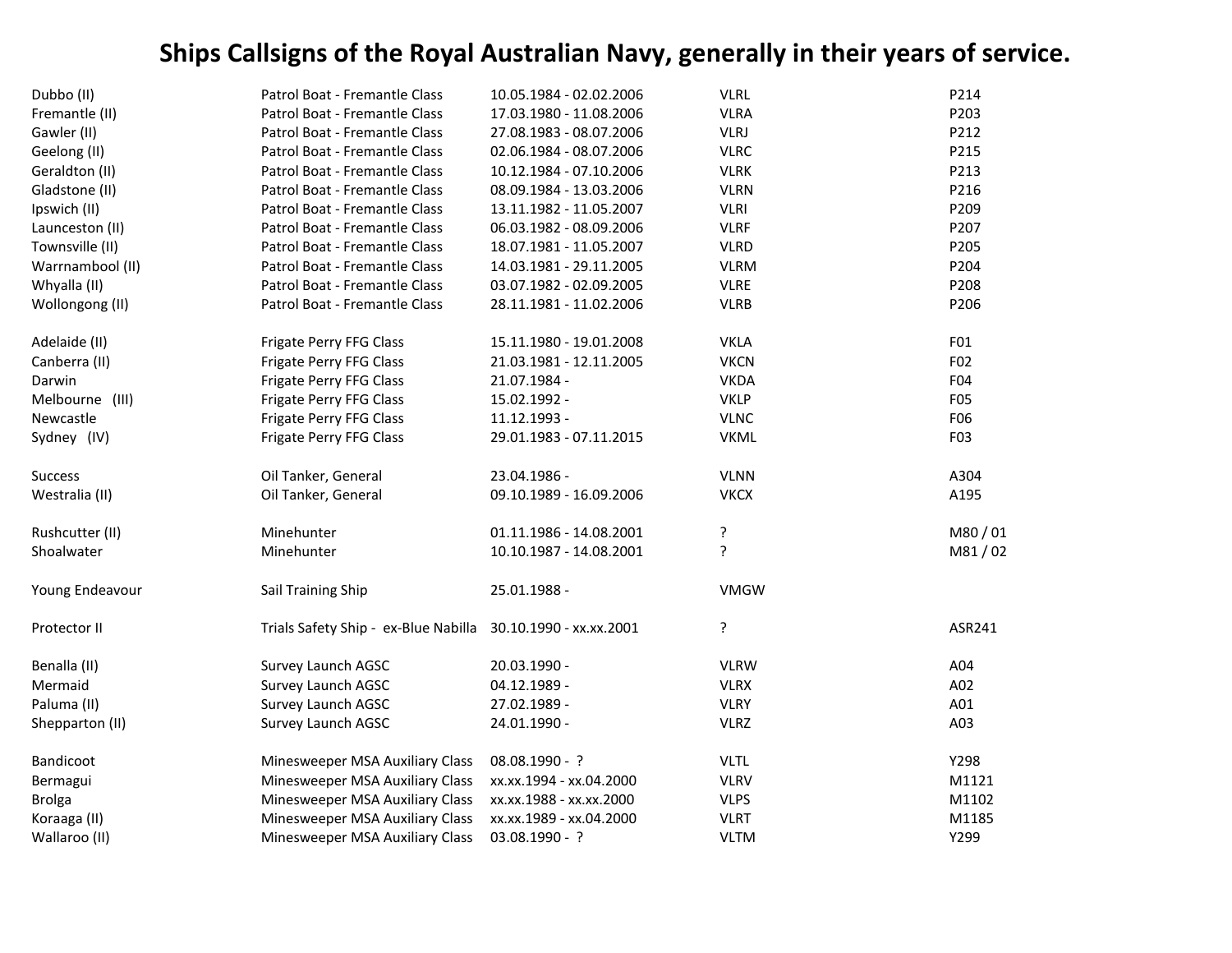| Kanimbla (II)            | Amphibious Transport LPA         | 29.08.1994 - 25.11.2011                                        | <b>VLTS</b> | L51        |    |
|--------------------------|----------------------------------|----------------------------------------------------------------|-------------|------------|----|
| Manoora (II)             | Amphibious Transport LPA         | 25.11.1994 - xx.05.2011                                        | <b>VLTU</b> | L52        |    |
| Leeuwin                  | Survey Ship AGS                  | 27.05.2000 -                                                   | <b>VLSE</b> | A245       |    |
| Melville                 | Survey Ship AGS                  | 27.05.2000 -                                                   | <b>VLSF</b> | A246       |    |
| Jervis Bay II<br>(AKR45) | Transport - Incat Fast Catamaran | 10.06.1999 - 11.05.2001                                        | <b>VLTX</b> |            | 45 |
| Collins                  | Submarine SSG Collins Class      | 27.07.1996 -                                                   | <b>VMLC</b> | <b>S73</b> |    |
| Dechaineux               | Submarine SSG Collins Class      | 23.02.2001 -                                                   | <b>VMLD</b> | <b>S76</b> |    |
| Farncomb                 | Submarine SSG Collins Class      | 31.01.1998 -                                                   | <b>VMLF</b> | <b>S74</b> |    |
| Rankin                   | Submarine SSG Collins Class      | 29.03.2003 -                                                   | <b>VMLR</b> | <b>S78</b> |    |
| Sheehan                  | Submarine SSG Collins Class      | 23.02.2001 -                                                   | <b>VMLS</b> | <b>S77</b> |    |
| Waller                   | Submarine SSG Collins Class      | 10.07.1999 -                                                   | <b>VMLW</b> | <b>S75</b> |    |
| Anzac (III)              | Frigate Anzac FF Class           | 18.05.1996 -                                                   | <b>VKNG</b> | F150       |    |
| Arunta (II)              | Frigate Anzac FF Class           | 12.12.1998 -                                                   | <b>VKMQ</b> | F151       |    |
| Ballarat (II)            | Frigate Anzac FF Class           | 26.06.2004 -                                                   | <b>VKLG</b> | F155       |    |
| Parramatta               | Frigate Anzac FF Class           | 04.10.2003 -                                                   | <b>VKMN</b> | F154       |    |
| Perth (III)              | Frigate Anzac FF Class           | 26.08.2006 -                                                   | <b>VKPT</b> | F157       |    |
| Stuart (III)             | Frigate Anzac FF Class           | 17.08.2002 -                                                   | <b>VKCK</b> | F153       |    |
| Toowoomba (II)           | Frigate Anzac FF Class           | 08.10.2005 -                                                   | <b>VKLI</b> | F156       |    |
| Warramunga (II)          | Frigate Anzac FF Class           | 31.03.2001 -                                                   | <b>VKLD</b> | F152       |    |
| Diamantina (II)          | Minehunter MHC Huon Class        | 04.05.2002 -                                                   | <b>VLTG</b> | M86        |    |
| Gascoyne (II)            | <b>Minehunter MHC Huon Class</b> | 02.06.2001 -                                                   | <b>VLTF</b> | M85        |    |
| Hawkesbury (II)          | Minehunter MHC Huon Class        | 12.02.2000 -                                                   | <b>VLTD</b> | M83        |    |
| Huon (II)                | Minehunter MHC Huon Class        | 15.05.1999 -                                                   | <b>VLTC</b> | M82        |    |
| Norman (II)              | Minehunter MHC Huon Class        | 26.08.2000 -                                                   | <b>VLTE</b> | M84        |    |
| Yarra (IV)               | Minehunter MHC Huon Class        | 01.03.2003 -                                                   | <b>VLTH</b> | M87        |    |
| Sirius (II)              | Oil Tanker, General              | 16.09.2006 -                                                   | <b>VKSI</b> | O266       |    |
| Albany                   | Patrol Boat - Armidale Class     | 15.07.2006 -                                                   | <b>VKDG</b> | P86        |    |
| Ararat (II)              | Patrol Boat - Armidale Class     | 10.11.2006 -                                                   | <b>VKMY</b> | P89        |    |
| Armidale (II)            | Patrol Boat - Armidale Class     | 24.06.2005 -                                                   | <b>VKCV</b> | P83        |    |
| Bathurst (II)            | Patrol Boat - Armidale Class     | 10.02.2006 -                                                   | <b>VKDF</b> | P85        |    |
| Broome (II)              | Patrol Boat - Armidale Class     | 10.02.2007 -                                                   | <b>VKPH</b> | P90        |    |
| Bundaberg (II)           | Patrol Boat - Armidale Class     | 03.03.2007 - Refit terminated.<br>Destroyed by fire 11.08.2014 | <b>VKPJ</b> | P91        |    |
| Childers (II)            | Patrol Boat - Armidale Class     | 07.07.2007 -                                                   | <b>VKPR</b> | P93        |    |